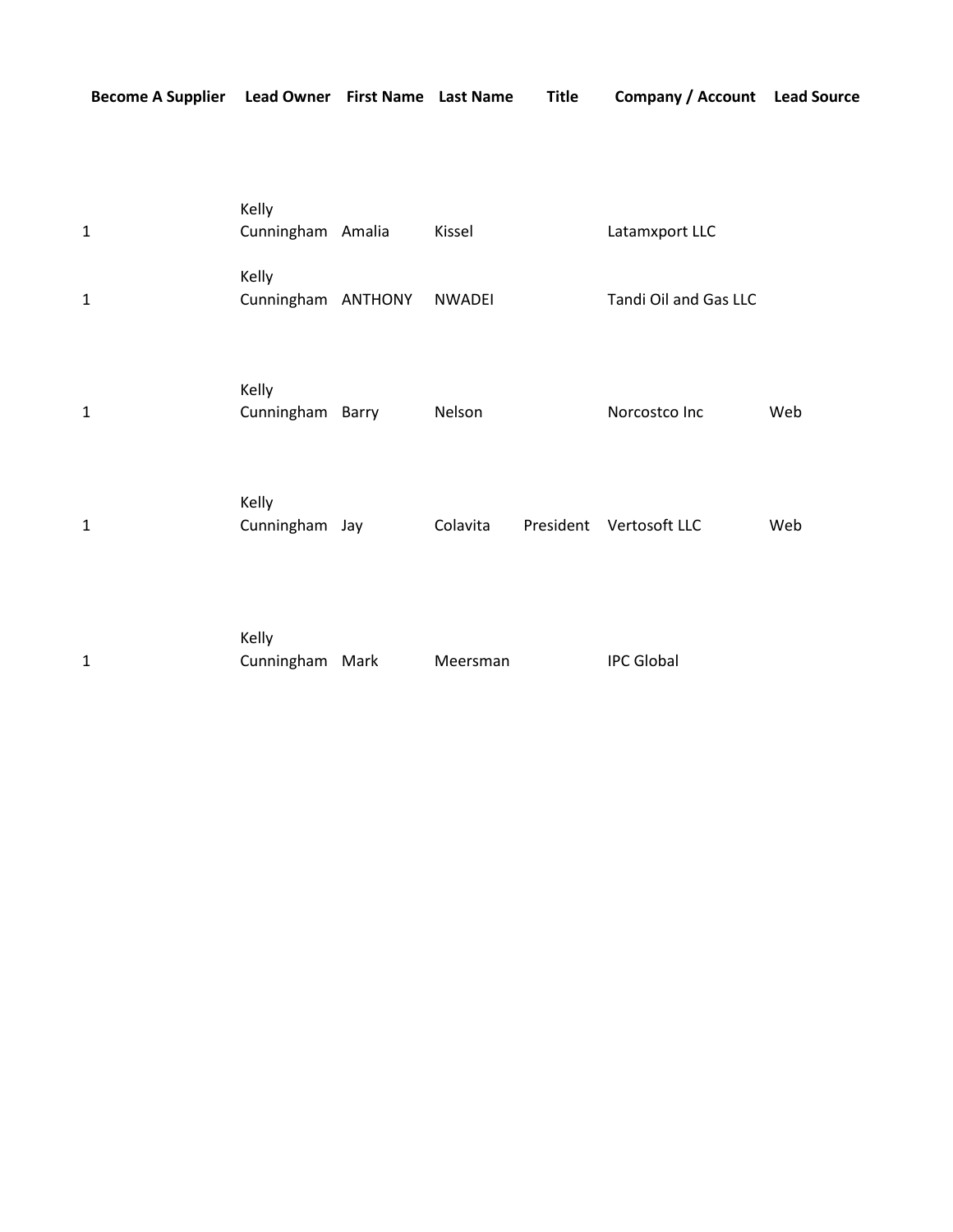| <b>Street</b> | <b>Create Date</b> | Email     | <b>Product Type</b>                                     | <b>Email Opt Out</b> |
|---------------|--------------------|-----------|---------------------------------------------------------|----------------------|
|               |                    |           | <b>Business Products; Business</b>                      |                      |
|               |                    |           | Services; Facility Integration; Grounds                 |                      |
|               |                    |           | Maintenance Supplies; Information                       |                      |
|               |                    |           | amalia.kiss Technology & Telecom                        |                      |
|               |                    |           | el@latamx Services;Janitorial;Risk Management &         |                      |
|               | 7/28/2016 port.com | acnwadei  | Insurance                                               | 0                    |
|               |                    | @gmail.co | <b>Business Services; Facility Integration; Risk</b>    |                      |
|               | 4/13/2017 m        |           | Management & Insurance                                  | 0                    |
|               |                    |           | Architecture & Engineering; Audio                       |                      |
|               |                    |           | Visual; Electricty & Energy; Facility                   |                      |
|               |                    |           | barry.nelso Integration; Grounds Maintenance            |                      |
|               |                    |           | n@norcost Supplies; Risk Management &                   |                      |
|               | 8/2/2018 co.com    |           | Insurance; Safety & Security; Training                  | 0                    |
| 1602          |                    |           | <b>Business Products; Business</b>                      |                      |
| Village       |                    |           | Services;Finance;Facility                               |                      |
| Market        |                    |           | Integration; HR; Information Technology                 |                      |
| Blvd SE,      |                    |           | jay@vertos & Telecom Services; Risk Management &        |                      |
| Suite 215     | 2/9/2018 oft.com   |           | Insurance                                               | 0                    |
|               |                    |           | <b>Business Services; Finance; Facility</b>             |                      |
|               |                    |           | Integration; HR; Information Technology                 |                      |
|               |                    |           | & Telecom Services; Marketing                           |                      |
|               |                    |           | mark.meer Agreement; Risk Management &                  |                      |
|               |                    |           | sman@ipc- Insurance;Safety &                            |                      |
|               |                    |           | 3/10/2017 global.com Security; Training; Transportation | 0                    |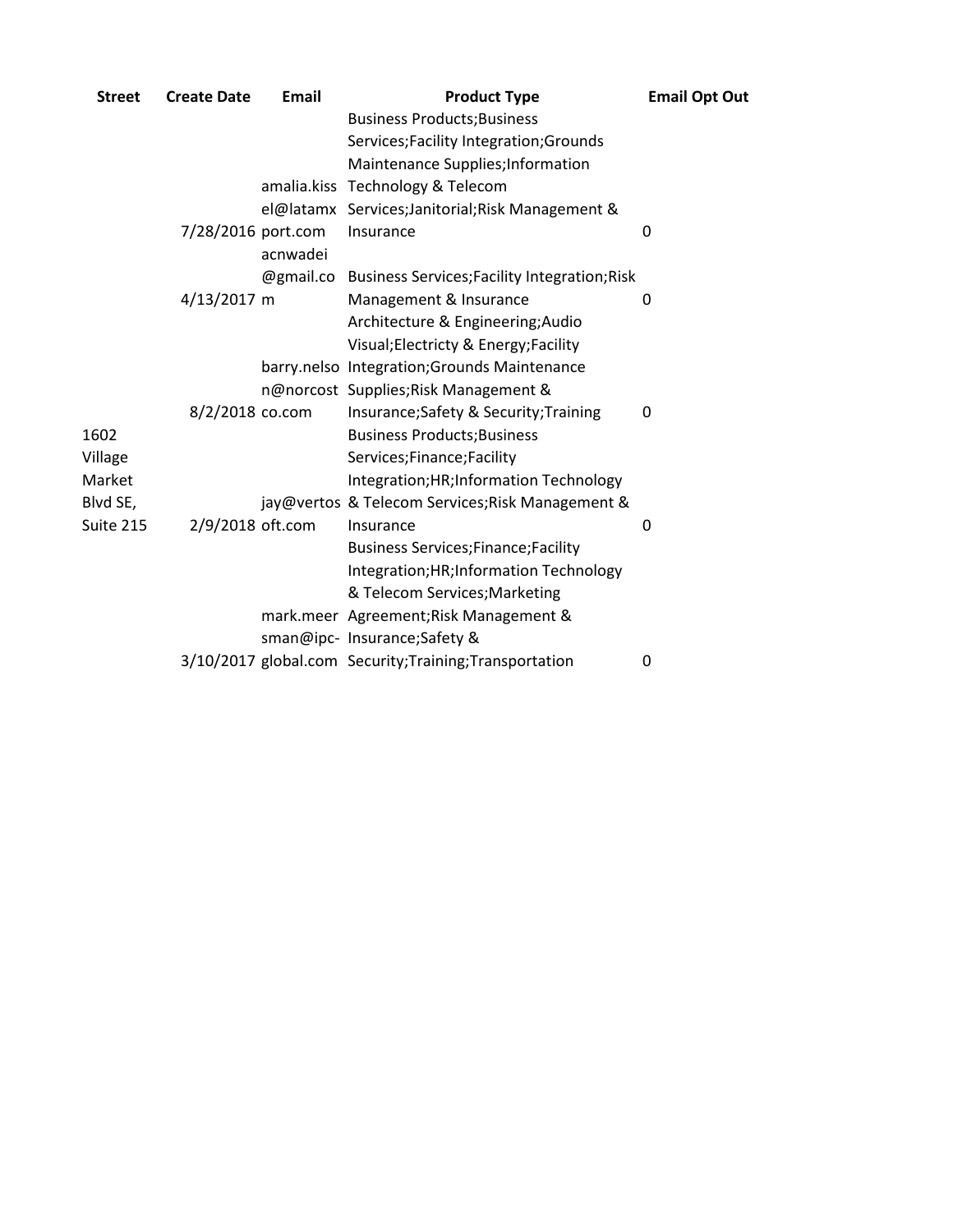| 0 | 00Q61000<br>00GJ9AJ          | Supplier |
|---|------------------------------|----------|
| 0 | 00Q61000<br>00KuaAD Supplier |          |
| 0 | 00Q61000<br>00SpW6X Supplier |          |

0 00Q61000 00QGdn3 Public Sector Lead

0 00Q61000 00KBMPD Supplier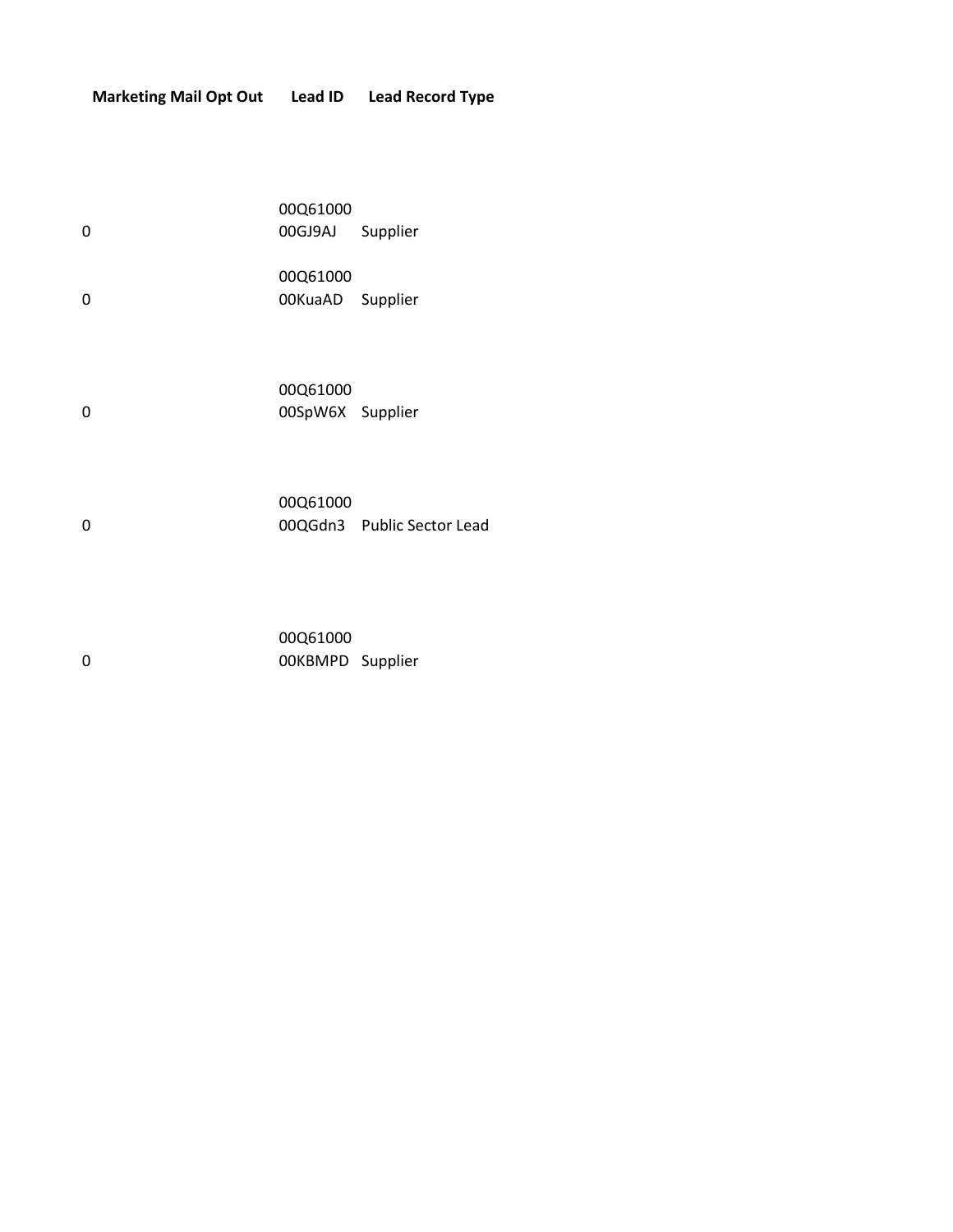Accruent: Tim McClean - timm@accruent.com Dude Solutions: Melissa Buchanan: melissa.buchanan@dudesolutions.com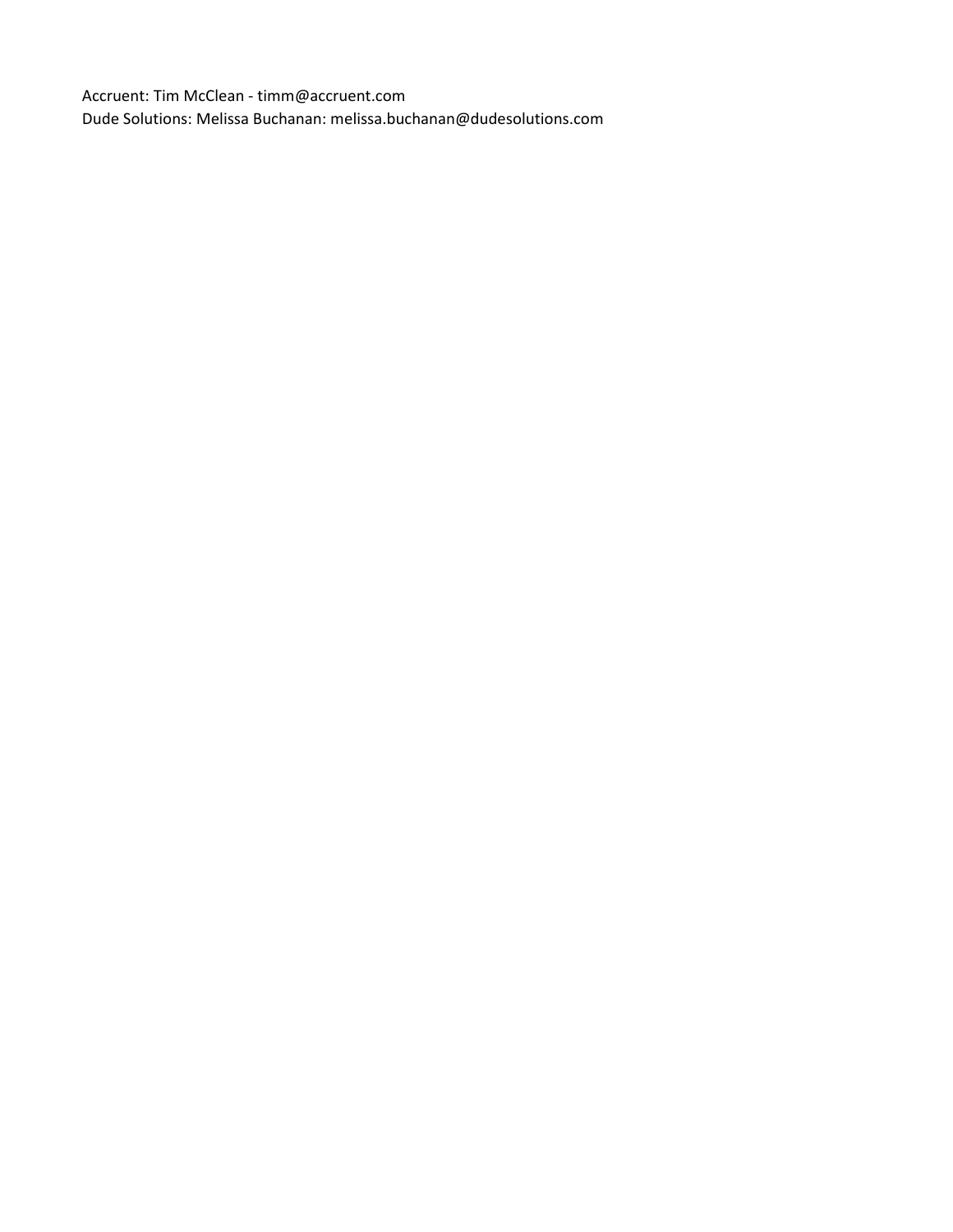## **5 - Architectural/Engineering and Surveying**

| <b>Vendor ID</b> | <b>Company Name</b>                          | <b>Contact Person</b>            |
|------------------|----------------------------------------------|----------------------------------|
| 1.84E+12         | 1127 DESIGN INC.                             | Orlando Cardenas                 |
| $1.85E+12$       | <b>1ST LIFE ENGINEERING SERVICES LLC</b>     | <b>Elliott Broughton</b>         |
| 1.46E+12         | <b>AARC CONSULTANTS, LLC</b>                 | <b>Rick Chainani</b>             |
| 1.20E+12         | <b>ABEL DESIGN GROUP, LTD.</b>               | Jeffrey Abel                     |
| $1.47E + 12$     | <b>ACTION SURVEYING LLC</b>                  | Pres./Ben Jauma                  |
| 1.85E+12         | <b>ADEGUN ADMINISTRATIVE SOLUTION</b>        | Joseph Adegun                    |
| $1.47E + 12$     | ADICO, LLC.                                  | President / Dinh V. Ho           |
| $1.21E+12$       | ALL-TERRA ENGINEERING, INC.                  | President / Haddis Tewolde, P.E. |
| 1.41E+12         | <b>ALLIANCE LABORATORIES, INC</b>            | <b>Kurt Leus</b>                 |
| 1.76E+12         | <b>AMANI ENGINEERING INCORPORATED</b>        | H. PRASAD KOLLURU, P.E.          |
| 1.45E+12         | <b>ARCHITANGENT LLC</b>                      | <b>Brinn Miracle</b>             |
| $1.27E + 12$     | <b>ARIA SERVICES, INC</b>                    | Irsan Tisnabudi                  |
| $1.61E + 12$     | ARK ENGINEER AND CONSULTANTS, INC.           | President James Harvey           |
| $1.20E+12$       | <b>ASAKURA ROBINSON COMPANY LLC</b>          | <b>Hayley Pallister</b>          |
| 1.83E+12         | <b>ASSOCIATES ULTRABARRIO, LLC</b>           | Partner/Amna Ansari Martinez     |
| $1.27E + 12$     | <b>ATHENA CONSULTING, INC.</b>               | <b>Nancy Poulos</b>              |
| $1.74E + 12$     | <b>AVILES ENGINEERING CORPORATION</b>        | Jennifer Peck                    |
| 1.45E+12         | <b>BANKOLE, OKOYE &amp; ASSOCIATES, P.C.</b> | Abiodun O. Bankole               |
| 1.84E+12         | <b>BARD RESEARCH DESIGN</b>                  | Jill Bard                        |
| 1.74E+12         | <b>BASELINE CORPORATION</b>                  | <b>Marketing Department</b>      |
| $1.82E + 12$     | BENCHMARK ECOLOGICAL SERVICES, INC.          | Neil Henthorne                   |
| $1.74E + 12$     | <b>BINKLEY &amp; BARFIELD, INC.</b>          | <b>Marketing Department</b>      |
| 1.83E+12         | <b>BLUE BUILD ENGINEERING, LLC</b>           | Tai Gaines                       |
| $1.77E + 12$     | <b>BOCCI ENGINEERING, LLC</b>                | Lianne Lami                      |
| 1.20E+12         | <b>BOUCHER DESIGN GROUP</b>                  | <b>DINA KANAS</b>                |
| 1.48E+12         | <b>BRANNAN DESIGNS, LLC</b>                  | Elizabeth M. Brannan, BArch, RID |
| 1.81E+12         | <b>BSI VEXON LLC</b>                         | Jose Blesa                       |
| 1.83E+12         | <b>BURTON NDT LLC</b>                        | Mark Burton                      |
| $1.72E+12$       | C H FENSTERMAKER & ASSOCIATES INC            | <b>Greg Palmer</b>               |
| 1.76E+12         | CJ HENSCH & ASSOCIATES, INC.                 | Pres./CAROL J. HENSCH            |
| $1.04E + 12$     | <b>CDM SMITH</b>                             | Jason Venier                     |
| 1.76E+12         | <b>CIVILTECH ENGINEERING, INC.</b>           | Melvin G Spinks                  |
| 1.76E+12         | <b>CLARK CONDON ASSOCIATES, INC.</b>         | Sheila M. Condon                 |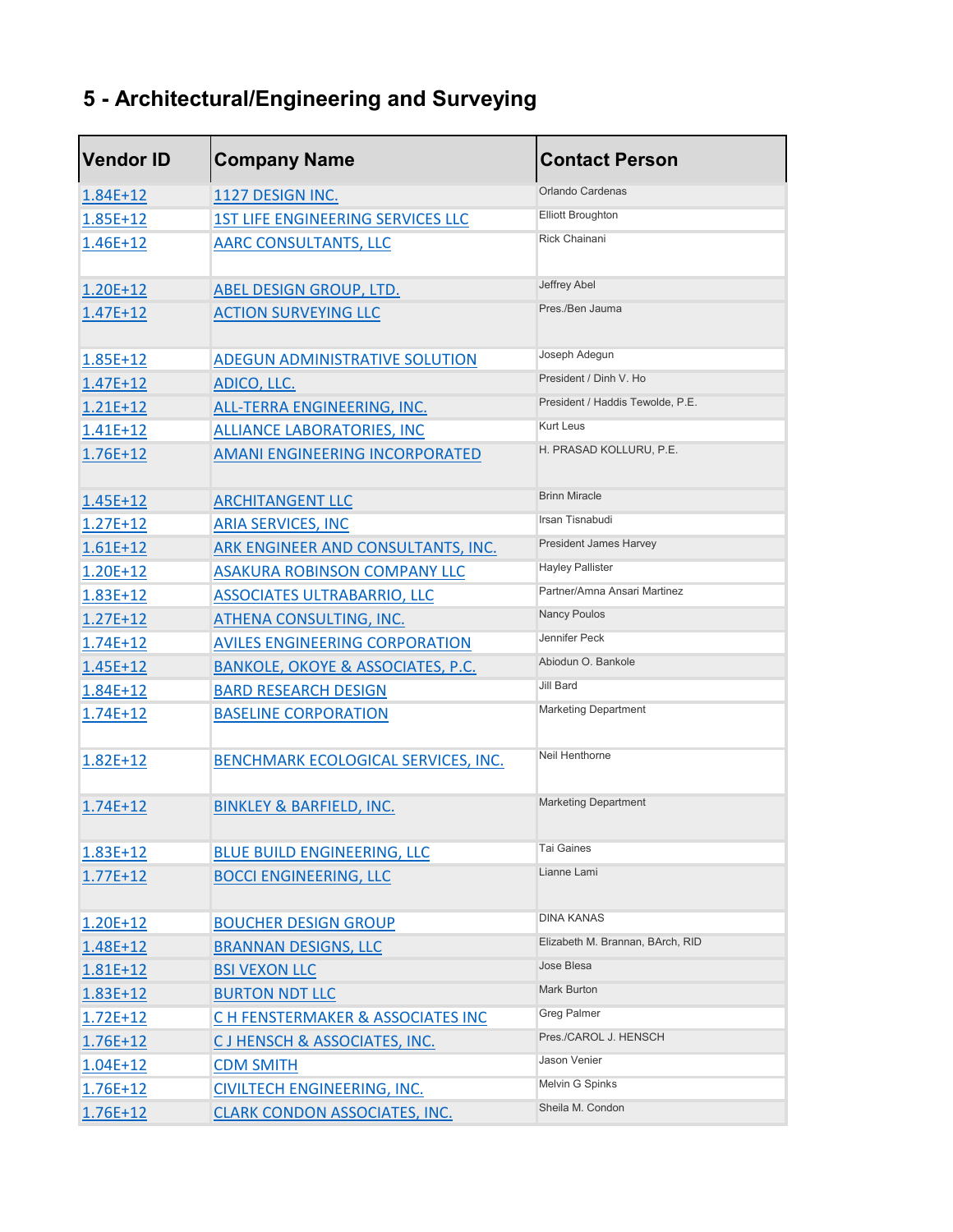| $1.74E + 12$ | COBB, FENDLEY & ASSOCIATES, INC.                           | Ami Goudie                            |
|--------------|------------------------------------------------------------|---------------------------------------|
| 1.59E+12     | <b>CONSOR ENGINEERS, LLC</b>                               | Karen Kubos                           |
| 1.84E+12     | <b>CONTINENTAL INTEGRATED BUSINESS</b>                     | McLyn Efughu                          |
|              | <b>GROUP</b>                                               |                                       |
| $1.76E + 12$ | COSTELLO, INC.                                             | Melissa Burg                          |
| 1.83E+12     | <b>DALWAX LLC</b>                                          | Ahmed Hashmi                          |
| 1.74E+12     | DE CORP.                                                   | Johan Petterson P.E.                  |
| 1.76E+12     | DECISION INFORMATION RESOURCES, INC.<br><b>DBA</b>         | Dr. Russell Jackson                   |
| 1.86E+12     | <b>ECHO OCEAN SCIENCE LLC</b>                              | Lisa Majzlik                          |
| 1.82E+12     | ECHOLS ENVIRONMENTAL COMPANY, LLC                          | CEO/Ross Echols, Jr.                  |
| $1.74E + 12$ | EDMINSTER, HINSHAW, RUSS & ASSOC.                          | Marta Wallace                         |
| $1.85E+12$   | <b>EDMOT COMPANY LLC</b>                                   | David Otinwa                          |
| 1.47E+12     | <b>EG ARCHITECTURE LLC</b>                                 | Enrique Gonzalez                      |
| 1.82E+12     | ELITE STRUCTURAL ENGINEERS, LLC                            | Otis Jones                            |
| 1.83E+12     | <b>ENGINEERED UTILITY SOLUTIONS INC</b>                    | Diana Perossa                         |
| 1.46E+12     | <b>ENTECH CIVIL ENGINEERS, INC.</b>                        | Ovidio N. Alanis                      |
| 1.83E+12     | <b>ENVIRONEER, LLC</b>                                     | Xiaoyu Michael Zhang                  |
| $1.82E + 12$ | <b>EPCM CONSULTANTS USA</b>                                | Jacques Schoombee                     |
| 1.26E+12     | <b>ERC ENVIRONMENTAL &amp; CONSTRUCTION</b><br><b>SERV</b> | Atzimba Paterson                      |
| $1.85E+12$   | <b>ESN ENGINEERING PLLC</b>                                | kiya beyene                           |
| $1.27E + 12$ | <b>ESTUDIO, LLC</b>                                        | Fabricio Esquivel                     |
| 1.81E+12     | <b>FIF ENGINEERING</b>                                     | brendan Isidienu                      |
| 1.35E+12     | <b>FRACTAL LLC</b>                                         | <b>Fractal Structural Engineering</b> |
| $1.74E + 12$ | <b>FUGRO USA LAND, INC.</b>                                | Kyle Kilgore                          |
| $1.82E+12$   | <b>GARRISON CONSULTING GROUP LLC</b>                       | Erica Garrison                        |
| $1.72E + 12$ | GATE, INC.                                                 | <b>Charles Centore</b>                |
| 1.83E+12     | <b>GAUGE ENGINEERING, LLC</b>                              | Muhammad Ali                          |
| 1.76E+12     | <b>GEOTECH ENGINEERING &amp; TESTING</b>                   | David A Eastwood                      |
| 1.84E+12     | <b>GETAN RESOURCES, LLC</b>                                | Jacques Burhama                       |
| 1.48E+12     | <b>GLMV ARCHITECTURE, INC</b>                              | Eva Gomez                             |
| 1.83E+12     | <b>GONZALEZ SHAH SMITH INC.</b>                            | Inti L Gonzalez                       |
| 1.47E+12     | GORRONDONA ENGINEERING SERVICES, INC.                      | Kenneth Riner                         |
| 1.85E+12     | <b>GRANITY CONSULTANTS</b>                                 | <b>Fredrick Maxie</b>                 |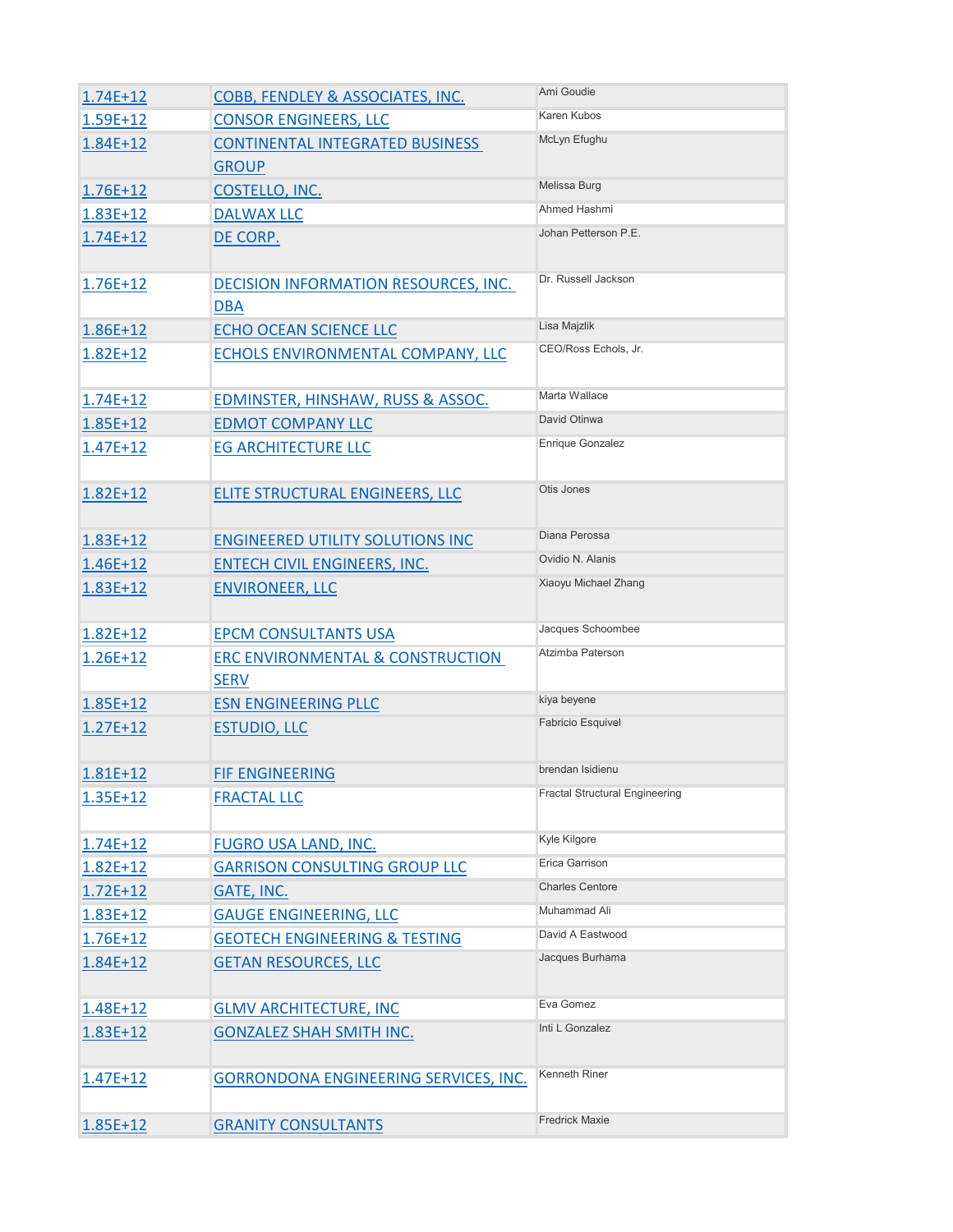| $1.27E + 12$ | <b>GUNDA CORPORATION, LLC</b>         | Ramesh Gunda                |
|--------------|---------------------------------------|-----------------------------|
| 1.75E+12     | <b>GUPTA &amp; ASSOCIATES, INC.</b>   | Verinder Gupta              |
| 1.20E+12     | <b>H2B, INC.</b>                      | Henning, Tod                |
| 1.33E+12     | HARRISON KORNBERG ARCHITECTS, LLC.    | <b>Kelsey Padgett</b>       |
| 1.46E+12     | HENECO ENGINEERING AND CONSULTING     | Alex Dawotola               |
| 1.81E+12     | <b>HINES AD LLC</b>                   | <b>Daimian Hines</b>        |
| $1.74E + 12$ | HMR&B, INC.                           | Lisa Costello               |
| 1.36E+12     | <b>HOK</b>                            | Amy Moen                    |
| $1.42E + 12$ | <b>HR GREEN INC</b>                   | <b>Steve Sparks</b>         |
| $1.74E + 12$ | HTS, INC. CONSULTANTS                 | Donald Middleton            |
| $1.74E + 12$ | <b>HUTCHISON &amp; ASSOCIATES</b>     | President / Jerry I. Gainer |
| 1.76E+12     | <b>HVJ ASSOCIATES, INC.</b>           | <b>HERBERT V. JOHNSON</b>   |
| $1.47E+12$   | <b>IGET SERVICES LLC</b>              | Satyanarayana Pilla         |
| $1.27E + 12$ | <b>INPRO ENGINEERS, INC.</b>          | ADEBOLA FASHOKUN            |
| $1.11E+12$   | <b>JMR DESIGN ASSOCIATES</b>          | <b>JANELL REDMOND</b>       |
| 1.83E+12     | JOHNSTON, LLC                         | <b>Teri Cameron</b>         |
| $1.74E + 12$ | <b>JONES &amp; CARTER, INC.</b>       | Scott Saenger               |
| 1.76E+12     | <u>JONES ENGINEERS, L. P.</u>         | N CURT JONES                |
| $1.52E + 12$ | <b>KCI TECHNOLOGIES</b>               | Jennifer Gonzales           |
| $1.47E + 12$ | <b>KESPE LLC</b>                      | Kenneth E. Seiler           |
| $1.47E + 12$ | <b>KIMBERLY MORISAK, LLC</b>          | Kimberly Morisak            |
| 1.76E+12     | <b>KUO &amp; ASSOCIATES INC</b>       | Shaheen Chowdhury           |
| 1.76E+12     | LANDTECH, INC.                        | Paul P Kwan RPLS President  |
| 1.76E+12     | LJA ENGINEERING, INC.                 | Maria Lucio                 |
| $1.82E + 12$ | LJA SURVEYING, INC.                   | Maria Lucio                 |
| 1.47E+12     | LLEWELYN-DAVIES SAHNI II LLC DBA L-DS | Rhonda Elsner               |
| 1.46E+12     | LUPHER, LLC                           | LEE G. LUPHER, RPLS         |
| 1.36E+12     | LW SURVEY CO.                         | Virginia Anderson           |
| 1.85E+12     | <b>MAP ARCHITECTS</b>                 | Michael Adame               |
| 1.86E+12     | <b>MAP ARCHITECTS LLC</b>             | Michael James Adame         |
| 1.56E+12     | <b>MARY L GOLDSBY ASSOCIATES</b>      | Owner/MARY GOLDSBY          |
| $1.37E + 12$ | <b>MCCRORY ENGINEERING</b>            | Thomas Adeyemi              |
| 1.56E+12     | <b>MCKIM &amp; CREED, INC.</b>        | Caralynn Swain              |
| 1.33E+12     | <b>NINYO &amp; MOORE</b>              | Jay Sunderwala              |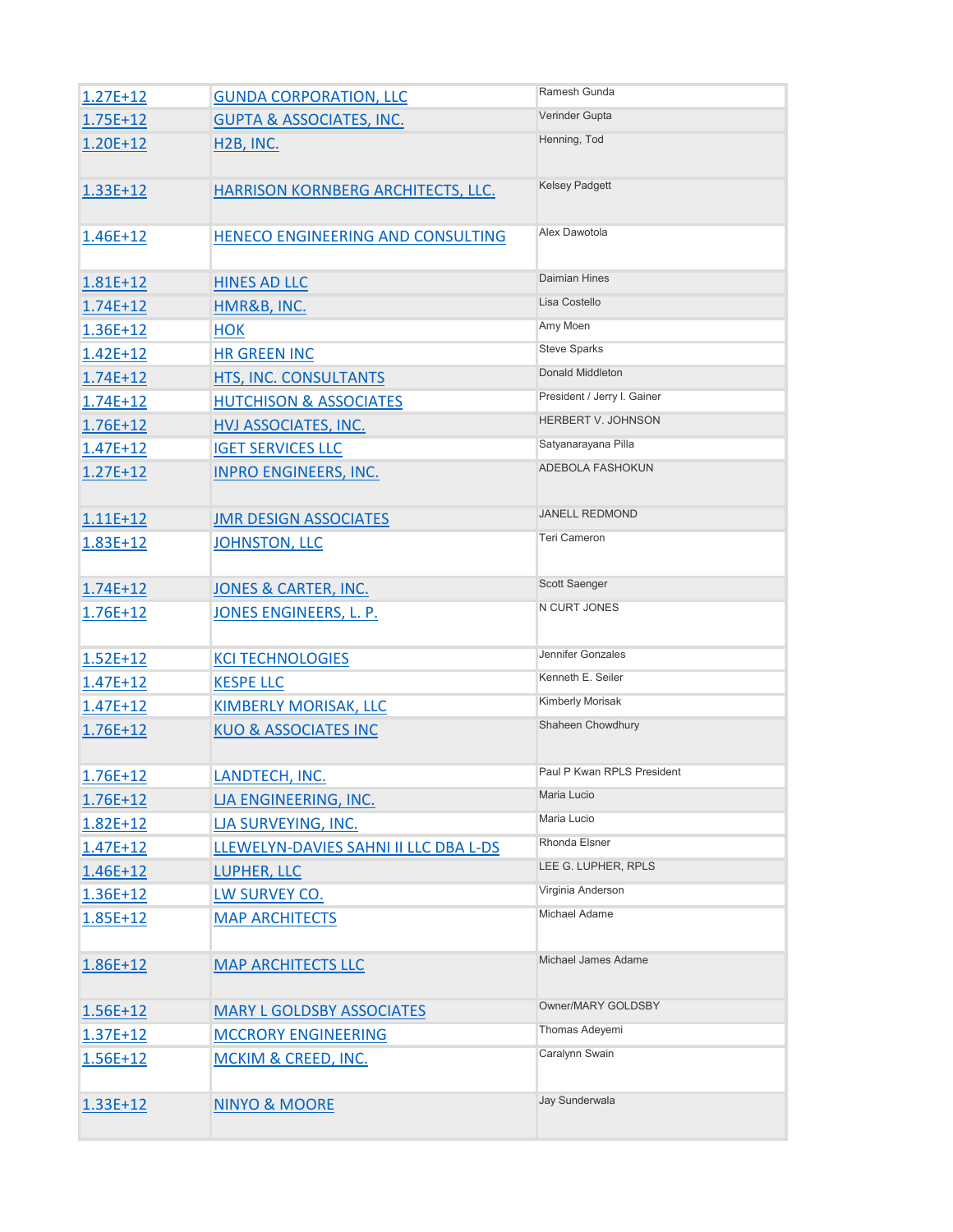| $1.74E + 12$ | NORTH AMERICAN CONTROLS CORPORATION                         | Daniel Saucedo                    |
|--------------|-------------------------------------------------------------|-----------------------------------|
| 1.81E+12     | OIL FIELD DEVELOPMENT ENGINEERING, L.L.C                    | Jay Chen                          |
| 1.76E+12     | <b>PARADIGM CONSULTANTS, INC.</b>                           | <b>Travis Kilgore</b>             |
| $1.74E + 12$ | PBK, INC.                                                   | Marketing Director / Ryan Gregory |
| 1.76E+12     | PGAL, INC.                                                  | Rachel Morel                      |
| 1.76E+12     | PRICE CONSULTING, INC.                                      | Ann Sharp                         |
| 1.46E+12     | RAMIREZ SIMON ENGINEERING, LLC                              | <b>Steven Simon</b>               |
| 1.76E+12     | REKHA ENGINEERING, INC.                                     | John H English                    |
| $1.27E + 12$ | <b>REKOB GLOBAL INC.</b>                                    | <b>Jillian Maxwell</b>            |
| 1.76E+12     | REY DE LA REZA ARCHITECTS, INC                              | Lorie Westrick / Principal        |
| 1.76E+12     | RPS INFRASTRUCTURE, INC.                                    | <b>Carol Nevarez</b>              |
| 1.59E+12     | RS&H, INC.                                                  | Donald Glenn, PE                  |
| 1.46E+12     | <b>RSB SOLUTIONS, LTD CO</b>                                | Sachin Butala                     |
| 1.76E+12     | <b>S&amp;B INFRASTRUCTURE LTD</b>                           | <b>Chantal Fullerton</b>          |
| 1.84E+12     | <b>SCIENTIA ARCHITECTS</b>                                  | <b>Ardis Clinton</b>              |
| 1.48E+12     | <b>SEAMAX CORPORATION</b>                                   | <b>BRENDAN ISIDIENU</b>           |
| $1.76E + 12$ | <b>SHAH SMITH &amp; ASSOCIATES, INC</b>                     | Pres.Ajay C. Shah                 |
| 1.85E+12     | <b>SHRADER CONSULTANTS, LLC</b>                             | Marbella Shrader                  |
| $1.04E + 12$ | <b>SIMPSON GUMPERTZ &amp; HEGER INC.</b>                    | Nick T. Floyd                     |
| 1.82E+12     | SOAP ENGINEERING, LLC                                       | <b>MUHAMMAD SADIQ</b>             |
| 1.83E+12     | <b>SOLAR SURVEYING, LLC</b>                                 | President / Jesus Fidel Sosa      |
| $1.47E+12$   | <b>SOUTHWEST SURVEYING &amp; MAPPING</b><br><b>PARTNERS</b> | Sean M. Wolfe                     |
| 1.83E+12     | SPIRE ENGINEERING SERVICES LLC                              | Robert Spong                      |
| 1.76E+12     | STOA INTERNATIONAL ARCHITECTS, INC.                         | President-CEO / Chao Chiung Lee   |
| 1.85E+12     | <b>SV TRAFFIC, LLC</b>                                      | Dena D Snyder                     |
| $1.47E + 12$ | TERRA FLIGHT AERIAL IMAGING, INC.                           | <b>Tammy Owens</b>                |
| 1.20E+12     | <b>TERRASOND LIMITED</b>                                    | Scott Cholmondeley                |
| 1.76E+12     | TGE RESOURCES, INC.                                         | Robin D. Franks                   |
| $1.47E+12$   | <b>TGI GEOTECHNICS, INC.</b>                                | Dhani Narejo                      |
| 1.76E+12     | THE MURILLO COMPANY                                         | <b>Ann Marie Gonzales</b>         |
| 1.84E+12     | <b>THR3E DESIGN LLC</b>                                     | Francisco E Marquez               |
| 1.76E+12     | TLC ENGINEERING, INC.                                       | Debbie Anders281-387-6808         |
| 1.76E+12     | <b>TOLUNAY-WONG ENGINEERS, INC.</b>                         | Esperanza Shackelford             |
| 1.74E+12     | <b>TRAFFIC ENGINEERS, INC.</b>                              | Chairman / Rachel Carleton        |
| 1.83E+12     | U A V SURVEY LIMITED LIABILITY COMPANY                      | <b>KWASI PERRY</b>                |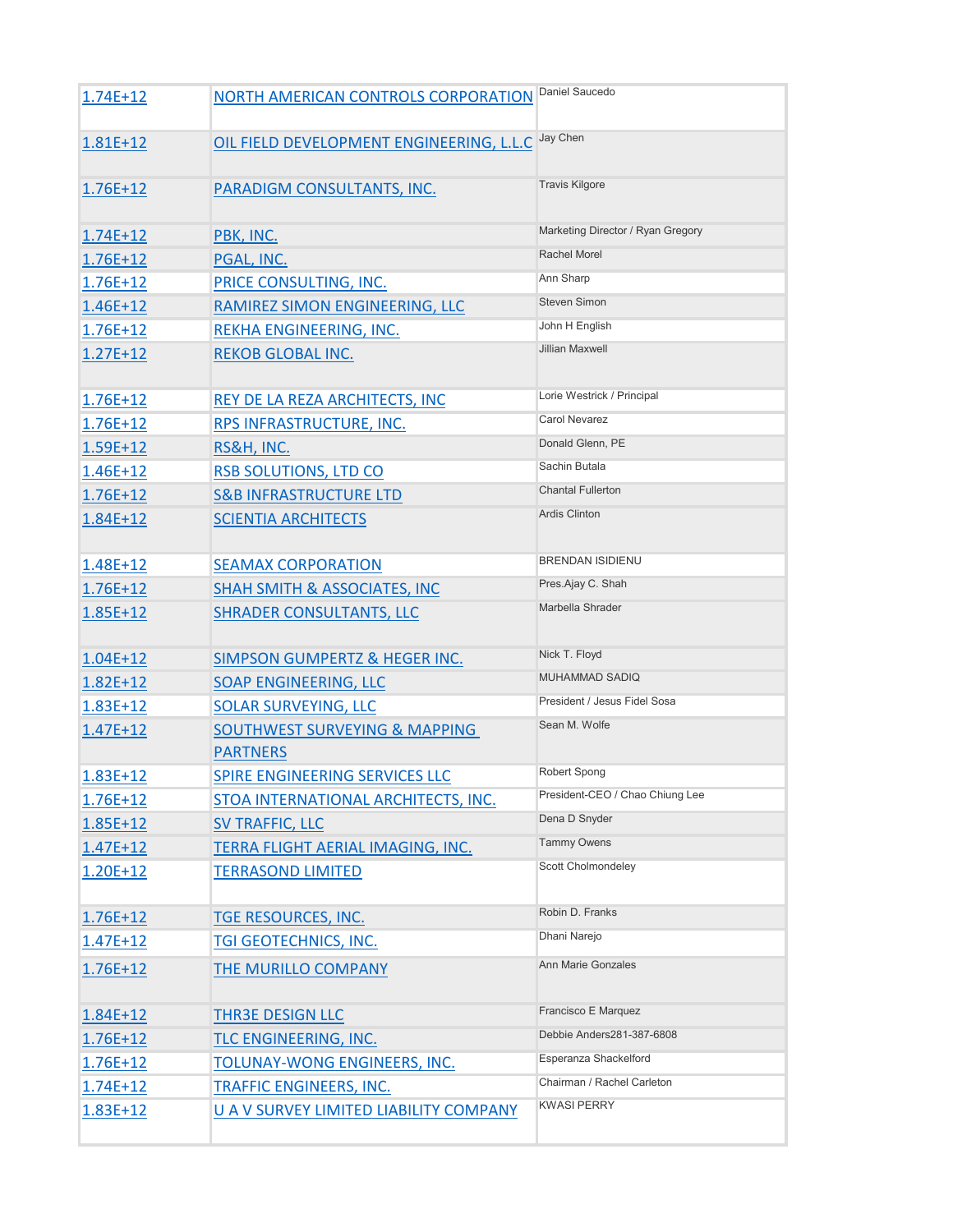| $1.03E + 12$ | UTILITY SYSTEMS SCIENCE & SOFTWARE        | <b>Mark Serres</b>              |
|--------------|-------------------------------------------|---------------------------------|
| 1.84E+12     | <b>VAREA LLC</b>                          | Na Dai                          |
| 1.39E+12     | W.F. BAIRD & ASSOCIATES LTD               | <b>LARRY WISE</b>               |
| $1.74E + 12$ | <b>WALTER P. MOORE AND ASSOCIATES INC</b> | Kathy Bielish                   |
|              |                                           |                                 |
| 1.26E+12     | <b>WATEARTH, INC.</b>                     | Jennifer Walker                 |
| $1.81E+12$   | <b>WENDORF BEWARD &amp; PARTNERS, LLC</b> | Nancy A. Beward                 |
| $1.23E+12$   | <b>WESTON SOLUTIONS INC</b>               | Carolyn Raines/Proposal Manager |
|              |                                           |                                 |
| $1.11E+12$   | <b>WSP USA INC.</b>                       | <b>TAYLOR JANNEY</b>            |
| 1.76E+12     | <b>WYLIE CONSULTING ENGINEERS</b>         | Grant Wylie                     |
| 1.76E+12     | ZIEGLER COOPER, INC.                      | Amanda Teeter                   |
|              |                                           |                                 |
|              |                                           |                                 |
|              |                                           |                                 |
|              |                                           |                                 |
|              |                                           |                                 |
|              |                                           |                                 |
|              |                                           |                                 |
|              |                                           |                                 |
|              |                                           |                                 |
|              |                                           |                                 |
|              |                                           |                                 |
|              |                                           |                                 |
|              |                                           |                                 |
|              |                                           |                                 |
|              |                                           |                                 |
|              |                                           |                                 |
|              |                                           |                                 |
|              |                                           |                                 |
|              |                                           |                                 |
|              |                                           |                                 |
|              |                                           |                                 |
|              |                                           |                                 |
|              |                                           |                                 |
|              |                                           |                                 |
|              |                                           |                                 |
|              |                                           |                                 |
|              |                                           |                                 |
|              |                                           |                                 |
|              |                                           |                                 |
|              |                                           |                                 |
|              |                                           |                                 |
|              |                                           |                                 |
|              |                                           |                                 |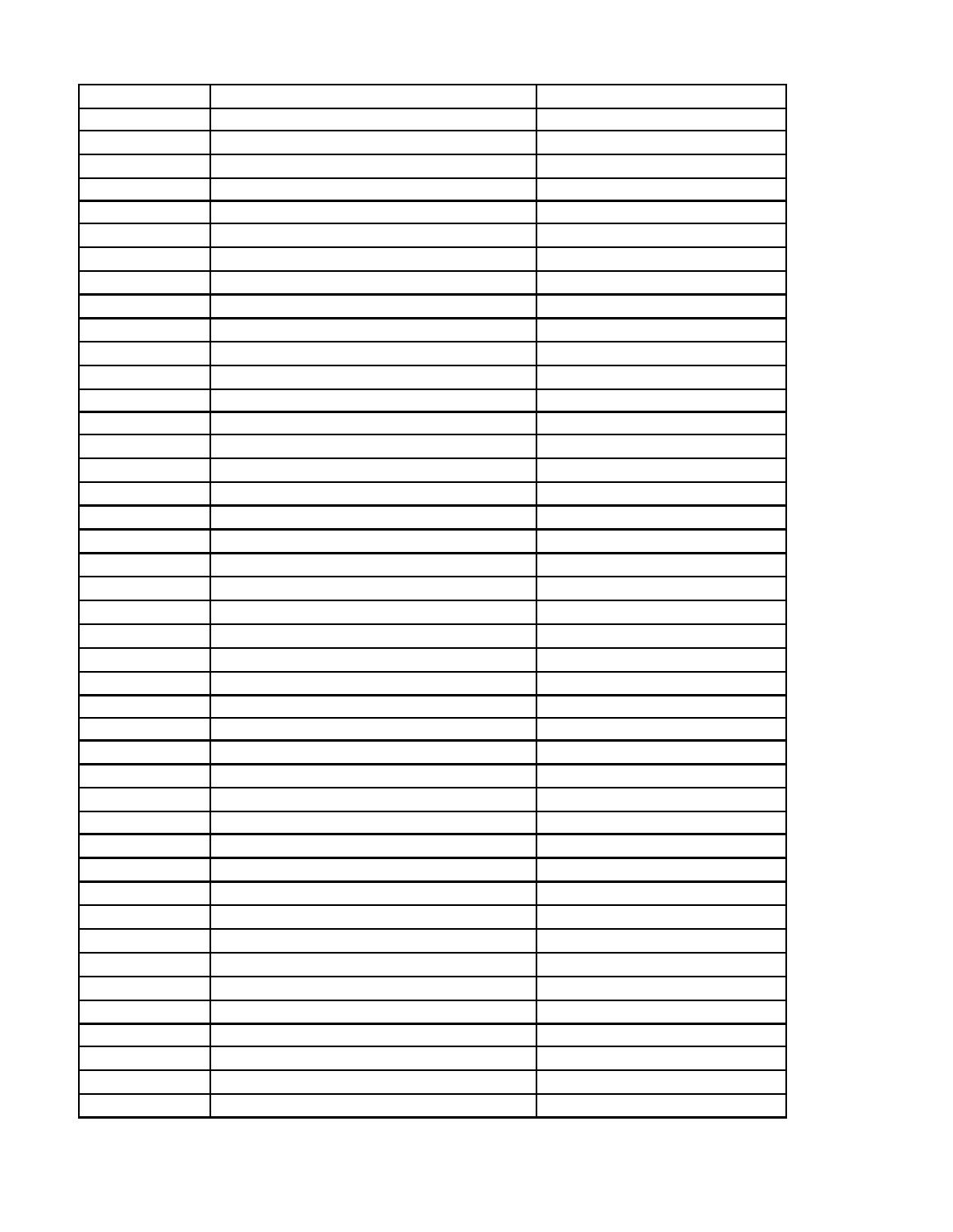| <b>Mailing Address</b>             | City               | <b>State</b> |
|------------------------------------|--------------------|--------------|
| 5200 MITCHELDALE E17 STE 340       | <b>HOUSTON</b>     | <b>TX</b>    |
| 9801 WESTHEIMER RD SUITE 300       | <b>HOUSTON</b>     | <b>TX</b>    |
| PO BOX 421168                      | <b>HOUSTON</b>     | <b>TX</b>    |
| 777 POST OAK BLVD SUITE 350        | <b>HOUSTON</b>     | <b>TX</b>    |
| 10210 FUQUA ST                     | <b>HOUSTON</b>     | <b>TX</b>    |
| 2637 COTTAGE CREEK DR              | <b>HUMBLE</b>      | <b>TX</b>    |
| 3205 TYLER COURT                   | <b>FRIENDSWOOD</b> | <b>TX</b>    |
| 6200 ROTHWAY ST SUITE 140          | <b>HOUSTON</b>     | <b>TX</b>    |
| 14900 WOODHAM DR STE A-100         | <b>HOUSTON</b>     | <b>TX</b>    |
| 8303 SOUTHWEST FWY SUITE 600       | <b>HOUSTON</b>     | <b>TX</b>    |
| 1601 S SHEPHERD DR APT 216         | <b>HOUSTON</b>     | <b>TX</b>    |
| 10006 LYNBROOK DR                  | <b>HOUSTON</b>     | <b>TX</b>    |
| 9668 WESTHEIMER RD SUITE 200-153   | <b>HOUSTON</b>     | <b>TX</b>    |
| 2500 SUMMER ST STE 3228            | <b>HOUSTON</b>     | <b>TX</b>    |
| 4722 NINA LEE LN                   | <b>HOUSTON</b>     | <b>TX</b>    |
| 19731 STONE LAKE DR                | <b>TOMBALL</b>     | <b>TX</b>    |
| 5790 WINDFERN RD                   | <b>HOUSTON</b>     | <b>TX</b>    |
| 11511 KATY FWY SUITE 501           | <b>HOUSTON</b>     | <b>TX</b>    |
| CONSULTANTS PLLC 813 RALFALLEN ST. | <b>HOUSTON</b>     | <b>TX</b>    |
| 1750 SEAMIST DR STE 160            | <b>HOUSTON</b>     | <b>TX</b>    |
| <b>PO BOX 158</b>                  | <b>KATY</b>        | <b>TX</b>    |
| 1710 SEAMIST DR                    | <b>HOUSTON</b>     | <b>TX</b>    |
| 2450 LOUISIANA ST STE 400-610      | <b>HOUSTON</b>     | <b>TX</b>    |
| <b>12709 PINE DR</b>               | <b>CYPRESS</b>     | <b>TX</b>    |
| 6802 MAPLERIDGE ST STE 200         | <b>BELLAIRE</b>    | <b>TX</b>    |
| PO BOX 590670                      | <b>HOUSTON</b>     | <b>TX</b>    |
| 6200 SAVOY DR SUITE 630            | <b>HOUSTON</b>     | <b>TX</b>    |
| 832 S BROADWAY ST                  | LA PORTE           | <b>TX</b>    |
| 5005 RIVERWAY DR SUITE 300         | <b>HOUSTON</b>     | <b>TX</b>    |
| P O BOX 5280                       | <b>PASADENA</b>    | <b>TX</b>    |
| CDM SMITH 11490 WESTHEIMER RD      | <b>HOUSTON</b>     | <b>TX</b>    |
| 11821 TELGE RD                     | <b>CYPRESS</b>     | <b>TX</b>    |
| 10401 STELLA LINK RD               | <b>HOUSTON</b>     | <b>TX</b>    |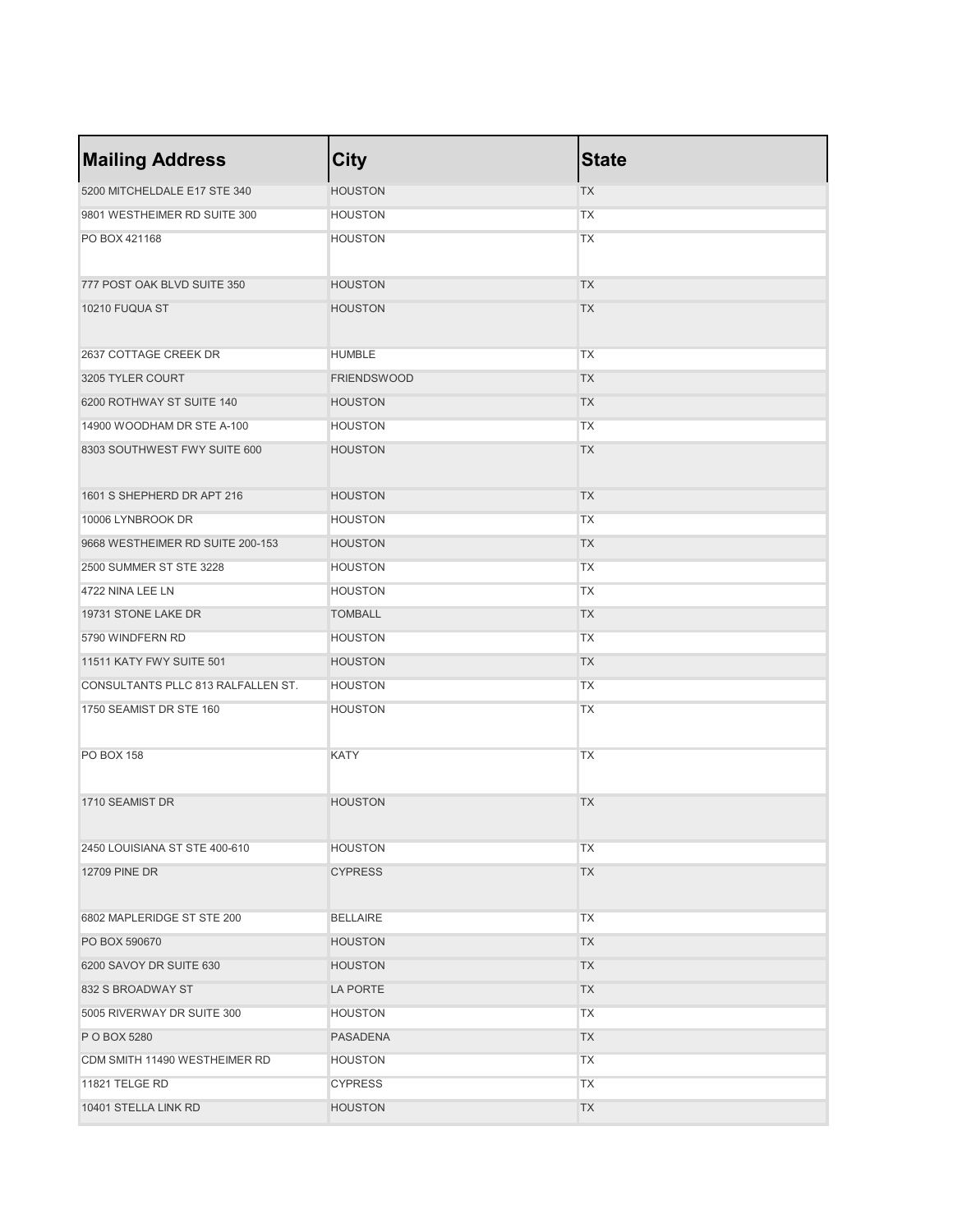| 13430 NORTHWEST FWY SUITE 1100        | <b>HOUSTON</b>  | <b>TX</b> |
|---------------------------------------|-----------------|-----------|
| 15310 PARK ROW                        | <b>HOUSTON</b>  | <b>TX</b> |
| (CIBG) LLC 9900 WESTPARK DR SUITE 208 | <b>HOUSTON</b>  | <b>TX</b> |
| 2107 CITYWEST BLVD 3RD FLOOR          | <b>HOUSTON</b>  | <b>TX</b> |
| 9597 JONES RD 916                     | <b>HOUSTON</b>  | <b>TX</b> |
| 3100 W ALABAMA ST                     | <b>HOUSTON</b>  | <b>TX</b> |
| 3900 ESSEX LANE STE 900               | <b>HOUSTON</b>  | <b>TX</b> |
| 19703 CARDIFF PARK LN                 | <b>HOUSTON</b>  | <b>TX</b> |
| 5233 BELLAIRE BLVD SUITE 450B         | <b>BELLAIRE</b> | <b>TX</b> |
| 10011 MEADOWGLEN LN                   | <b>HOUSTON</b>  | <b>TX</b> |
| P.O. BOX 1681                         | <b>ALIEF</b>    | <b>TX</b> |
| 2500 E T C JESTER BLVD SUITE 242      | <b>HOUSTON</b>  | <b>TX</b> |
| 12615 JASMINE FLD                     | <b>HOUSTON</b>  | <b>TX</b> |
| 8603 CROSSRIVER LN                    | <b>HOUSTON</b>  | <b>TX</b> |
| 15021 KATY FWY, SUITE 500             | <b>HOUSTON</b>  | <b>TX</b> |
| PO BOX 7364                           | <b>HOUSTON</b>  | <b>TX</b> |
| 8588 KATY FWY SUITE 225               | <b>HOUSTON</b>  | <b>TX</b> |
| 10801 HAMMERLY BLVD SUITE 100         | <b>HOUSTON</b>  | <b>TX</b> |
| 9405 FONDREN RD                       | <b>HOUSTON</b>  | <b>TX</b> |
| 1824 SPRING ST SUITE 100              | <b>HOUSTON</b>  | <b>TX</b> |
| 1526 KATY GAP RD STE 804              | <b>KATY</b>     | <b>TX</b> |
| 16365 PARK TEN PL STE 325             | <b>HOUSTON</b>  | <b>TX</b> |
| 6100 HILLCROFT ST                     | <b>HOUSTON</b>  | <b>TX</b> |
| 20333 STATE HIGHWAY 249 SUITE 200     | <b>HOUSTON</b>  | <b>TX</b> |
| 16360 PARK TEN PL                     | <b>HOUSTON</b>  | <b>TX</b> |
| 3200 WILCREST DR SUITE 220            | <b>HOUSTON</b>  | <b>TX</b> |
| 17407 HIGHWAY 59 N                    | <b>HUMBLE</b>   | <b>TX</b> |
| 7324 SOUTHWEST FWY STE 1472           | <b>HOUSTON</b>  | <b>TX</b> |
| 5120 WOODWAY DR                       | <b>HOUSTON</b>  | <b>TX</b> |
| 2825 WILCREST DRIVE SUITE 375         | <b>HOUSTON</b>  | <b>TX</b> |
| 4641 KENNEDY COMMERCE DR              | <b>HOUSTON</b>  | <b>TX</b> |
| 5937 WOODWAY PLACE CT                 | <b>HOUSTON</b>  | <b>TX</b> |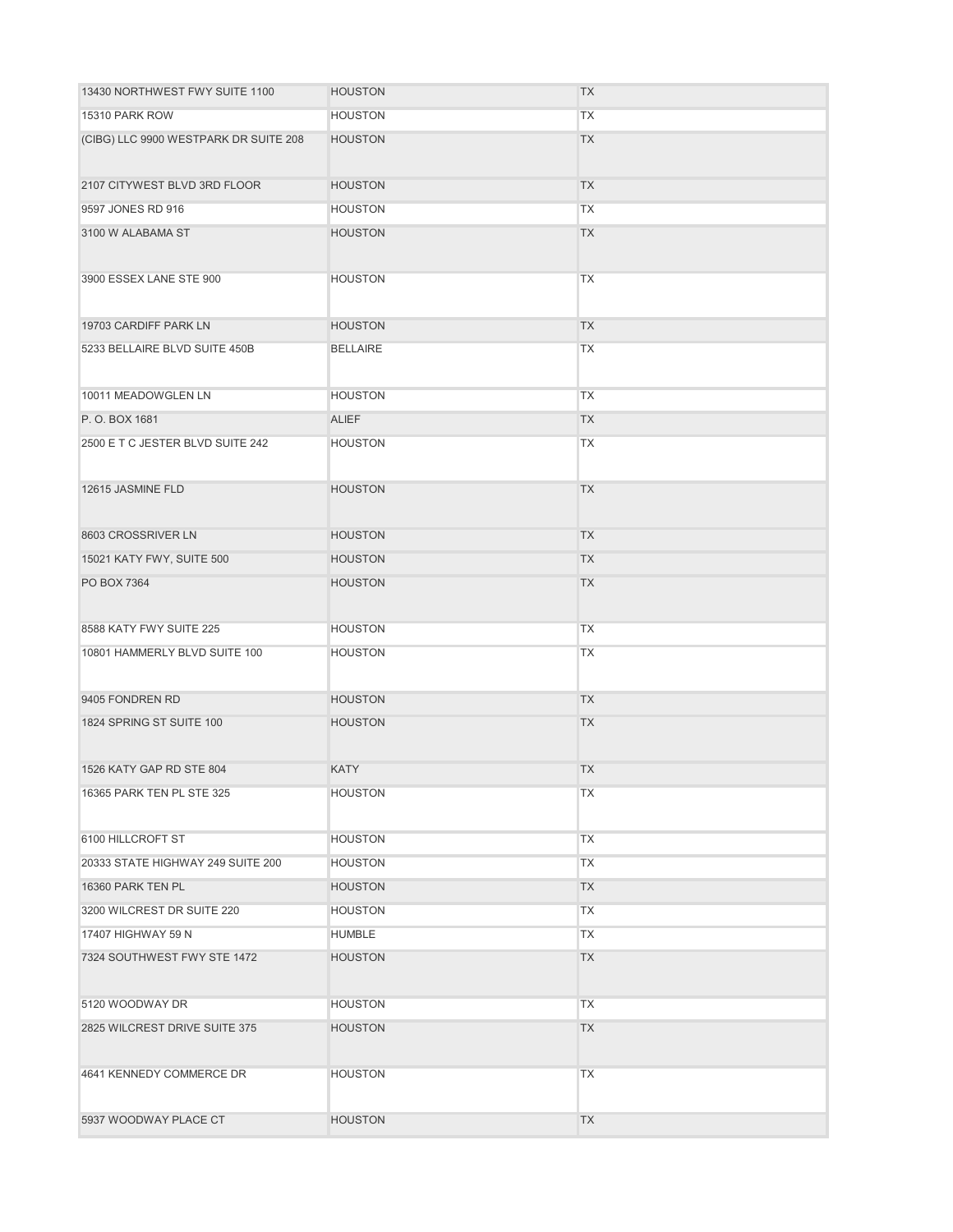| 11750 KATY FWY SUITE 300              | <b>HOUSTON</b>  | <b>TX</b> |
|---------------------------------------|-----------------|-----------|
| 7322 SOUTHWEST FWY SUITE 410          | <b>HOUSTON</b>  | <b>TX</b> |
| 1225 NORTH LOOP W STE 800             | <b>HOUSTON</b>  | <b>TX</b> |
| 3800 BUFFALO SPEEDWAY SUITE 550       | <b>HOUSTON</b>  | <b>TX</b> |
| 16350 PARK TEN PL SUITE 211           | <b>HOUSTON</b>  | <b>TX</b> |
| 2617 BISSONNET ST SUITE 219           | <b>HOUSTON</b>  | <b>TX</b> |
| 8319 THORA LN HNGR A2                 | <b>SPRING</b>   | <b>TX</b> |
| 3200 SOUTHWEST FWY SUITE 900          | <b>HOUSTON</b>  | <b>TX</b> |
| 11011 RICHMOND AVE STE 200            | <b>HOUSTON</b>  | <b>TX</b> |
| 416 PICKERING ST                      | <b>HOUSTON</b>  | <b>TX</b> |
| 1209 DECKER DR STE 100                | <b>BAYTOWN</b>  | <b>TX</b> |
| 6120 S DAIRY ASHFORD RD               | <b>HOUSTON</b>  | <b>TX</b> |
| 4103 OAK BLOSSOM CT                   | <b>HOUSTON</b>  | <b>TX</b> |
| 16018 ABERDEEN FOREST DR              | <b>HOUSTON</b>  | <b>TX</b> |
| 1270 CRABB RIVER ROAD SUITE 600 - 153 | <b>RICHMOND</b> | <b>TX</b> |
| 2603 AUGUSTA DR SUITE 1500            | <b>HOUSTON</b>  | <b>TX</b> |
| 6330 WEST LOOP S SUITE 150            | <b>BELLAIRE</b> | <b>TX</b> |
| 9820 WHITHORN DR                      | <b>HOUSTON</b>  | <b>TX</b> |
| 801 TRAVIS ST SUITE 2000              | <b>HOUSTON</b>  | <b>TX</b> |
| 1921 S MASON RD APT, 139              | KATY            | <b>TX</b> |
| 1418 KIPLING ST                       | <b>HOUSTON</b>  | <b>TX</b> |
| 10300 WESTOFFICE DR STE 800           | <b>HOUSTON</b>  | <b>TX</b> |
| 2525 NORTH LOOP WEST SUITE 300        | <b>HOUSTON</b>  | <b>TX</b> |
| 3600 W SAM HOUSTON PKWY S SUITE 600   | <b>HOUSTON</b>  | <b>TX</b> |
| 3600 W SAM HOUSTON PKWY S SUITE 175   | <b>HOUSTON</b>  | <b>TX</b> |
| 720 N POST OAK RD SUITE 278           | <b>HOUSTON</b>  | <b>TX</b> |
| 5421 BRYSTONE DR                      | <b>HOUSTON</b>  | <b>TX</b> |
| 8400 N SAM HOUSTON PKWY W             | <b>HOUSTON</b>  | <b>TX</b> |
| 2429 BISSONNET STREET SUITE 600       | <b>HOUSTON</b>  | <b>TX</b> |
| 2429 BISSONNET STREET SUITE 600       | <b>HOUSTON</b>  | <b>TX</b> |
| 112 NORTHWOOD ST                      | <b>HOUSTON</b>  | <b>TX</b> |
| 11381 MEADOWGLEN LN STE E             | <b>HOUSTON</b>  | <b>TX</b> |
| 9960 W SAM HOUSTON PKWY S SUITE 200   | <b>HOUSTON</b>  | <b>TX</b> |
| 2313 W SAM HOUSTON PKWY N STE 119     | <b>HOUSTON</b>  | <b>TX</b> |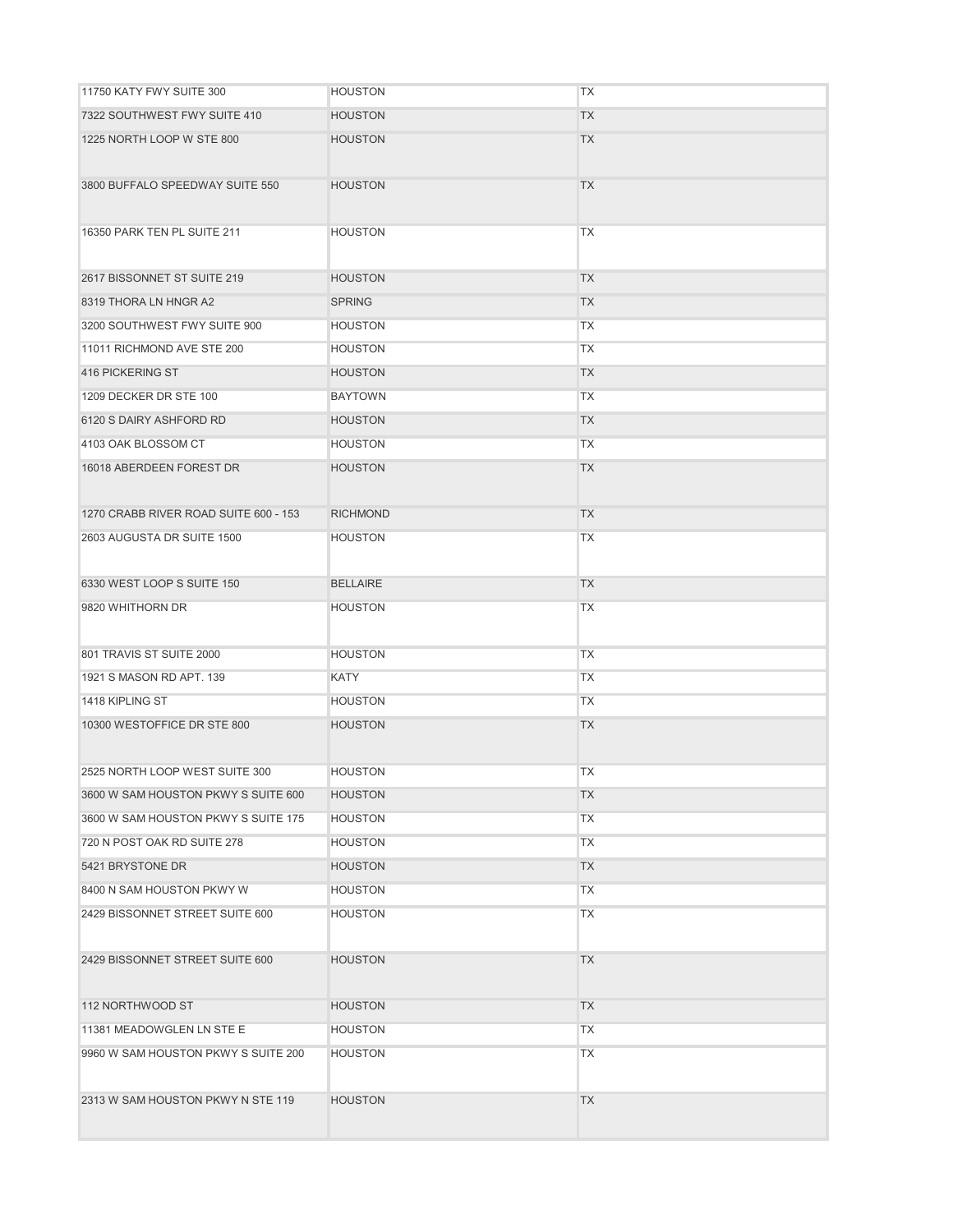| 510 ELLINGTON FLD SUITE 100             | <b>HOUSTON</b> | <b>TX</b> |
|-----------------------------------------|----------------|-----------|
| 12121 WICKCHESTER LN SUITE 700          | <b>HOUSTON</b> | <b>TX</b> |
| 9980 W SAM HOUSTON PKWY S SUITE #500    | <b>HOUSTON</b> | <b>TX</b> |
| 11 GREENWAY PLZ 22ND FL                 | <b>HOUSTON</b> | <b>TX</b> |
| 3131 BRIARPARK DR SUITE 200             | <b>HOUSTON</b> | <b>TX</b> |
| 211 HIGHLAND CROSS DR SUITE 220         | <b>HOUSTON</b> | <b>TX</b> |
| 9805 WHITHORN DR                        | <b>HOUSTON</b> | <b>TX</b> |
| 7676 HILLMONT ST STE 350                | <b>HOUSTON</b> | <b>TX</b> |
| 14622 RALEIGHS MEADOW CT                | <b>CYPRESS</b> | <b>TX</b> |
| 800 SAMPSON ST SUITE 104                | <b>HOUSTON</b> | <b>TX</b> |
| 575 N DAIRY ASHFORD RD STE 700          | <b>HOUSTON</b> | <b>TX</b> |
| 11011 RICHMOND AVE SUITE 900            | <b>HOUSTON</b> | <b>TX</b> |
| 6001 SAVOY DR STE 110                   | <b>HOUSTON</b> | <b>TX</b> |
| 15150 MEMORIAL DR                       | <b>HOUSTON</b> | <b>TX</b> |
| 2323 CLEAR LAKE CITY BLVD SUITE 180-223 | <b>HOUSTON</b> | <b>TX</b> |
| 3333 CUMMINS ST 1506                    | <b>HOUSTON</b> | <b>TX</b> |
| 2825 WILCREST DR STE 350                | <b>HOUSTON</b> | <b>TX</b> |
| 820 GESSNER RD SUITE 1475               | <b>HOUSTON</b> | <b>TX</b> |
| 2050 W SAM HOUSTON PKWY S SUITE 1625    | <b>HOUSTON</b> | <b>TX</b> |
| 1409 BRITTMOORE RD                      | <b>HOUSTON</b> | <b>TX</b> |
| 11111 KATY FWY STE 910                  | <b>HOUSTON</b> | <b>TX</b> |
| 13430 NORTHWEST FWY STE 1100            | <b>HOUSTON</b> | <b>TX</b> |
| 14701 SAINT MARYS LN SUITE 200          | <b>HOUSTON</b> | <b>TX</b> |
| 6001 SAVOY DR STE 100                   | <b>HOUSTON</b> | <b>TX</b> |
| PO BOX 420084                           | <b>HOUSTON</b> | <b>TX</b> |
| PO BOX 12327                            | <b>SPRING</b>  | <b>TX</b> |
| 16420 PARK TEN PL SUITE 100             | <b>HOUSTON</b> | <b>TX</b> |
| 8048 NORTHCOURT RD                      | <b>HOUSTON</b> | <b>TX</b> |
| 5829 W. SAM HOUSTON PKWY, N SUITE 308   | <b>HOUSTON</b> | <b>TX</b> |
| 10325 LANDSBURY DR STE 400              | <b>HOUSTON</b> | <b>TX</b> |
| 9301 SOUTHWEST FWY., SUITE 350          | <b>HOUSTON</b> | <b>TX</b> |
| 8204 WESTGLEN DR                        | <b>HOUSTON</b> | <b>TX</b> |
| 10710 S SAM HOUSTON PKWY W SUITE 100    | <b>HOUSTON</b> | <b>TX</b> |
| 801 CONGRESS ST STE 325                 | <b>HOUSTON</b> | <b>TX</b> |
| 2033 S GESSNER RD APT 1420              | <b>HOUSTON</b> | <b>TX</b> |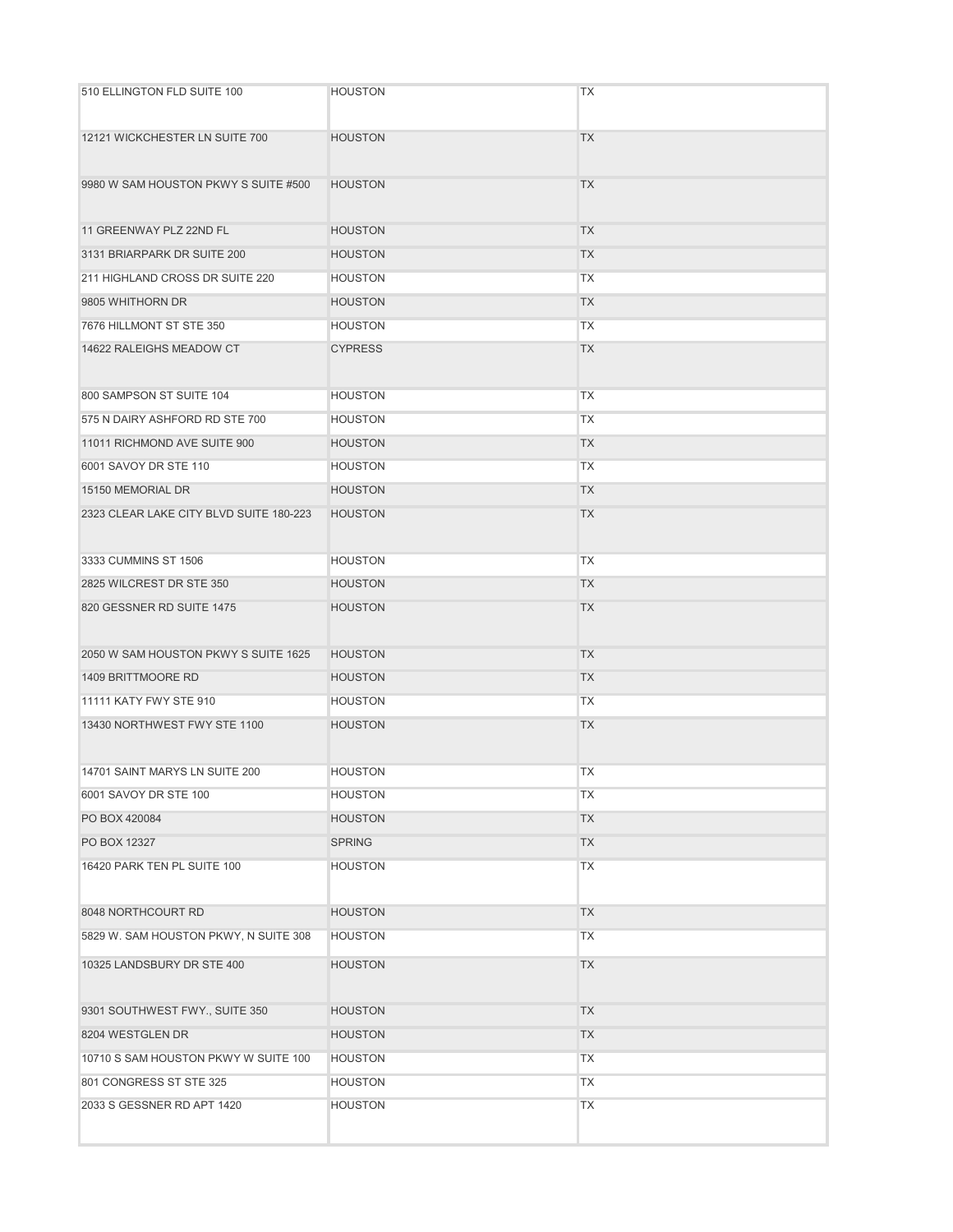| 12676 TAINTOR ST STE K-1       | <b>HOUSTON</b> | ${\sf TX}$ |
|--------------------------------|----------------|------------|
| 607 WILLOWGREN DR              | <b>HOUSTON</b> | ${\sf TX}$ |
| 4203 MONTROSE BLVD STE 350     | <b>HOUSTON</b> | <b>TX</b>  |
| 1301 MCKINNEY STE 1100         | <b>HOUSTON</b> | ${\sf TX}$ |
|                                |                |            |
| PO BOX 10194                   | <b>HOUSTON</b> | ${\sf TX}$ |
| 602 ROCK CV                    | <b>HOUSTON</b> | ${\sf TX}$ |
| STE 700 5599 SAN FELIPE        | <b>HOUSTON</b> | ${\sf TX}$ |
|                                |                |            |
| 16200 PARK ROW SUITE 200       | <b>HOUSTON</b> | ${\sf TX}$ |
| 1 GREENWAY PLZ SUITE 1100      | <b>HOUSTON</b> | ${\sf TX}$ |
| 700 LOUISIANA STREET SUITE 350 | <b>HOUSTON</b> | ${\sf TX}$ |
|                                |                |            |
|                                |                |            |
|                                |                |            |
|                                |                |            |
|                                |                |            |
|                                |                |            |
|                                |                |            |
|                                |                |            |
|                                |                |            |
|                                |                |            |
|                                |                |            |
|                                |                |            |
|                                |                |            |
|                                |                |            |
|                                |                |            |
|                                |                |            |
|                                |                |            |
|                                |                |            |
|                                |                |            |
|                                |                |            |
|                                |                |            |
|                                |                |            |
|                                |                |            |
|                                |                |            |
|                                |                |            |
|                                |                |            |
|                                |                |            |
|                                |                |            |
|                                |                |            |
|                                |                |            |
|                                |                |            |
|                                |                |            |
|                                |                |            |
|                                |                |            |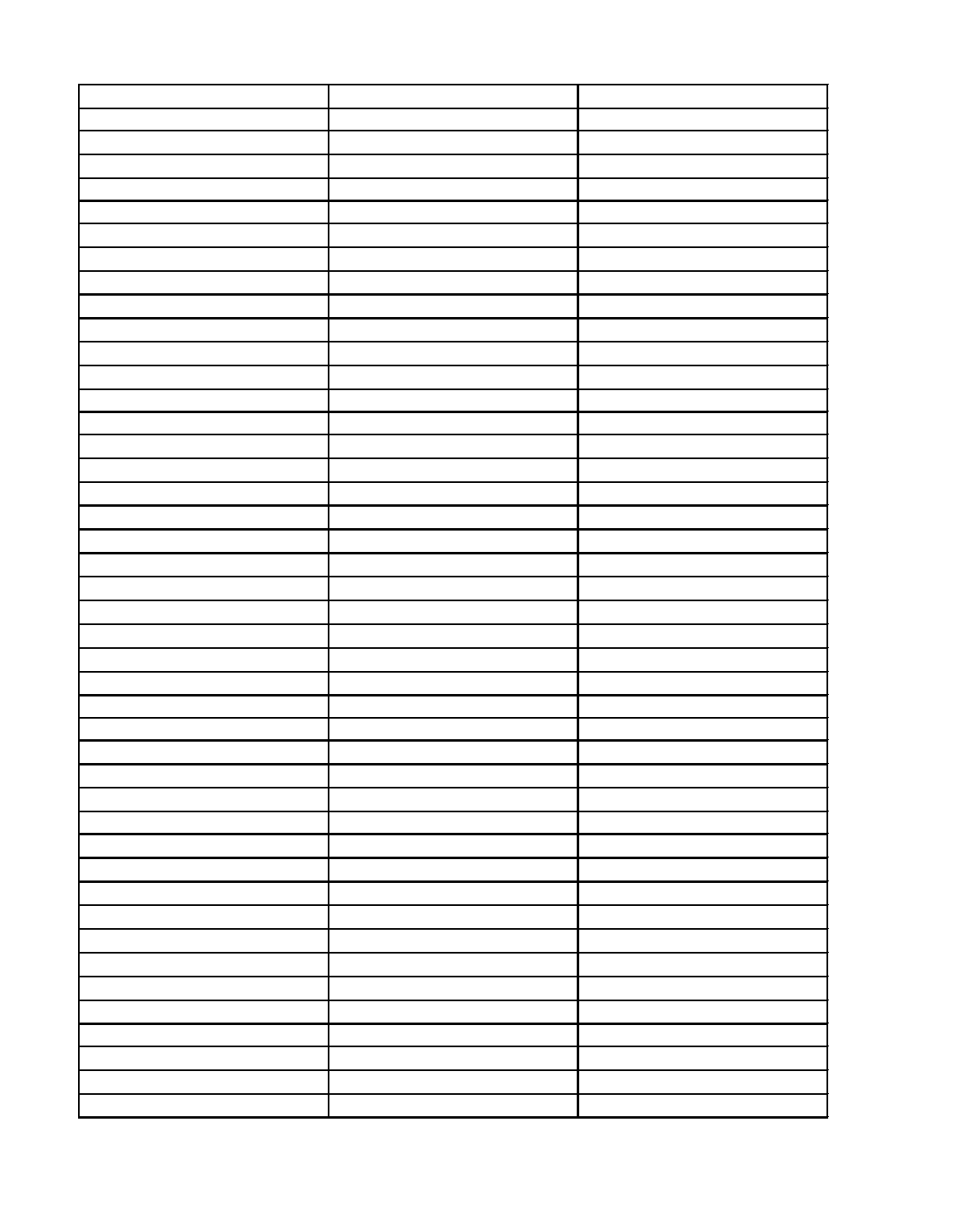| <b>Zip</b> | <b>Country</b> | <b>Email</b>                   |
|------------|----------------|--------------------------------|
| 77092      | <b>USA</b>     | oc@1127dg.com                  |
| 77042-3950 | <b>USA</b>     | elliott@dsengr.com             |
| 77242-1168 | <b>USA</b>     | procurement@aarcconsultants.co |
|            |                | m                              |
| 77056-3204 | <b>USA</b>     | Jabel@abeldesigngroup.com      |
| 77089-1412 | <b>USA</b>     | accounts@actionsurveying.com   |
| 77346-1869 | <b>USA</b>     | adegunsolutions@gmail.com      |
| 77546-5678 | <b>USA</b>     | dinh@adico-llc.com             |
| 77040-5059 | <b>USA</b>     | htewolde@all-terra.com         |
| 77073-6133 | <b>USA</b>     | kleus@alliancelabs.net         |
| 77074-1600 | <b>USA</b>     | pkolluru@amaniengineering.com  |
| 77019-3500 | <b>USA</b>     | brinn@architangent.com         |
| 77042-1558 | <b>USA</b>     | irsan@aria-corp.com            |
| 77063-3241 | <b>USA</b>     | jharvey@arkengineer.com        |
| 77007-3387 | <b>USA</b>     | hayley@asakurarobinson.com     |
| 77092-5317 | <b>USA</b>     | amna@ultrabarrio.com           |
| 77377-5655 | <b>USA</b>     | nancy.poulos@athenainc.net     |
| 77041-6210 | <b>USA</b>     | jpeck@avilesengineering.com    |
| 77079-1903 | <b>USA</b>     | abankole@boacpas.com           |
| 77008-4557 | <b>USA</b>     | jillbard@bard-research.com     |
| 77008-3100 | <b>USA</b>     | marketing@binkleybarfield.com  |
| 77492-0158 | <b>USA</b>     | nhenthorne@benchmarkeco.com    |
| 77008-3119 | <b>USA</b>     | marketing@binkleybarfield.com  |
| 77006-2380 | <b>USA</b>     | tgaines@bluebuildeng.com       |
| 77429-2709 | <b>USA</b>     | Iblami@bocciengineering.com    |
| 77401-3947 | <b>USA</b>     | dina@bdgap.com                 |
| 77259-0670 | <b>USA</b>     | liz@brannandesigns.com         |
| 77036-3300 | <b>USA</b>     | sales@bsivexon.com             |
| 77571      | <b>USA</b>     | mark@bndtrentals.com           |
| 77056-2133 | <b>USA</b>     | greg@FENSTERMAKER.COM          |
| 77508      | <b>USA</b>     | carolhensch@cjhensch.com       |
| 77077      | <b>USA</b>     | venierjr@cdmsmith.com          |
| 77429-3288 | <b>USA</b>     | company@civiltecheng.com       |
| 77025-5443 | <b>USA</b>     | cjerome@clarkcondon.com        |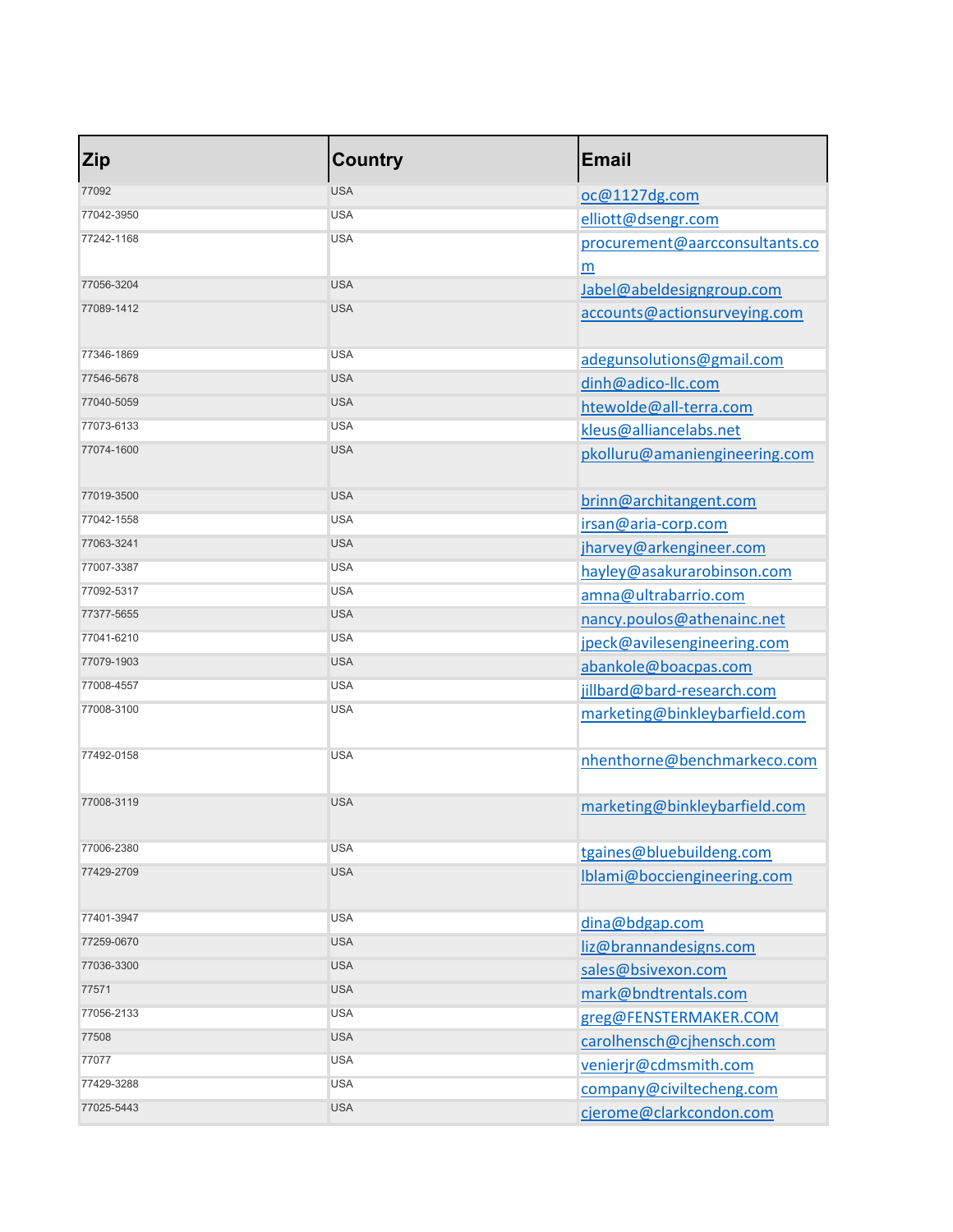| 77040-6000 | <b>USA</b> | agoudie@cobbfendley.com                    |
|------------|------------|--------------------------------------------|
| 77084      | <b>USA</b> | kkubos@consoreng.com                       |
| 77063-5277 | <b>USA</b> | support@cibgllc.com                        |
| 77042-2827 | <b>USA</b> | mburg@costelloinc.com                      |
| 77065-4815 | <b>USA</b> | ahmed.hashmi@dalwax.com                    |
| 77098-2004 | <b>USA</b> | corporatedevelopment@decorp.c<br>om        |
| 77027-5195 | <b>USA</b> | rjackson@dir-online.com                    |
| 77094-3029 | <b>USA</b> | lisa.majzlik@gmail.com                     |
| 77401-3901 | <b>USA</b> | echolsenvironmental@gmail.com              |
| 77042-3760 | <b>USA</b> | mwallace@ehrainc.com                       |
| 77411      | <b>USA</b> | edmotcompany@gmail.com                     |
| 77008-1365 | <b>USA</b> | enriquegonzalezarchitect@gmail.c<br>om     |
| 77066-3430 | <b>USA</b> | elitestructuralengineers@gmail.co<br>m     |
| 77095-5164 | <b>USA</b> | dperossa@eutilsolutions.com                |
| 77094-1911 | <b>USA</b> | nalanis@entechhou.com                      |
| 77248-7364 | <b>USA</b> | michael.zhang@environeerconsult<br>ing.com |
| 77024-1829 | <b>USA</b> | jacquess@epcmholdings.com                  |
| 77043      | <b>USA</b> | apaterson@erc-tx.com                       |
| 77074-6825 | <b>USA</b> | ktbeyene@outlook.com                       |
| 77007-4096 | <b>USA</b> | Certificates@estudioarchitecture.c<br>om   |
| 77494-6003 | <b>USA</b> | brendan@fifengineering.com                 |
| 77084      | <b>USA</b> | lilian.rizk@fractalstructural.com          |
| 77081-1009 | <b>USA</b> | kkilgore@fugro.com                         |
| 77070-2617 | <b>USA</b> | info@garrisoncg.com                        |
| 77084-5046 | <b>USA</b> | ccentore@gateinc.com                       |
| 77042-6030 | <b>USA</b> | MAli@GaugeEngineering.com                  |
| 77396-3008 | <b>USA</b> | de@geotecheng.com                          |
| 77074-2174 | <b>USA</b> | jburhama@getanresources.com                |
| 77056-1723 | <b>USA</b> | eva.gomez@glmv.com                         |
| 77042      | <b>USA</b> | igonzalez@gonzalezshahsmith.co<br>m        |
| 77032-3432 | <b>USA</b> | kriner@ge-services.net                     |
| 77057-2047 | <b>USA</b> | fmaxie@hotmail.com                         |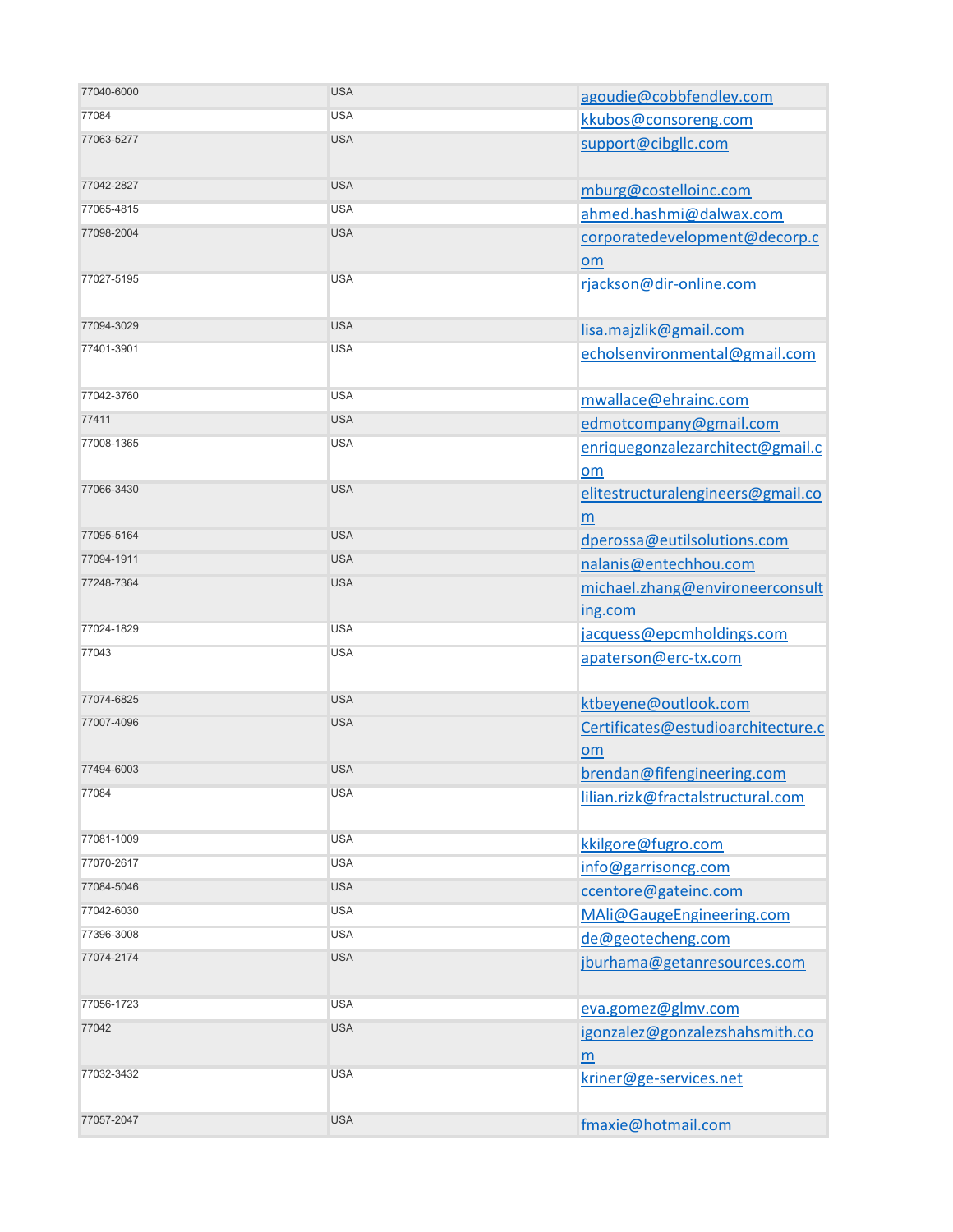| 77079-1255 | <b>USA</b> | rgunda@gundacorp.com                            |
|------------|------------|-------------------------------------------------|
| 77074-2010 | <b>USA</b> | vkgupta@gaiconsulting.com                       |
| 77008-4722 | <b>USA</b> | tod.henning@h2bengineers.com                    |
| 77098-3719 | <b>USA</b> | kpadgett@harrisonkornberg.com                   |
| 77084-5146 | <b>USA</b> | alex.dawotola@heneco.com                        |
| 77005-1303 | <b>USA</b> | daimian.hines@hinesad.com                       |
| 77379-3153 | <b>USA</b> | Lisa.Costello@mhcfirm.com                       |
| 77027-7528 | <b>USA</b> | amy.moen@hok.com                                |
| 77042-6601 | <b>USA</b> | ssparks@hrgreen.com                             |
| 77091-3312 | <b>USA</b> | dmiddleton@htshouston.com                       |
| 77520-4443 | <b>USA</b> | jerry@bhainc.com                                |
| 77072-1010 | <b>USA</b> | Istewart@hvj.com                                |
| 77059-3265 | <b>USA</b> | info@igetservices.com                           |
| 77095-5702 | <b>USA</b> | afashokun@inproengineers.com                    |
| 77469      | <b>USA</b> | jmrdesignassoc@gmail.com                        |
| 77057-5678 | <b>USA</b> | teri.cameron@johnstonllc.com                    |
| 77401-2928 | <b>USA</b> | ssaenger@jonescarter.com                        |
| 77095-5001 | <b>USA</b> | vroberts@jonesengineers.com                     |
| 77002-5719 | <b>USA</b> | jennifer.gonzales@kci.com                       |
| 77450-6258 | <b>USA</b> | kespe@outlook.com                               |
| 77006-4124 | <b>USA</b> | kmorisak@arc-tx.com                             |
| 77042-5329 | <b>USA</b> | shaheen.chowdhury@kuoassociat                   |
|            |            | es.com                                          |
| 77008-1094 | <b>USA</b> | pkwan@landtech-inc.com                          |
| 77042-5096 | <b>USA</b> | mlucio@ljaengineering.com                       |
| 77042-5096 | <b>USA</b> | mlucio@lja.com                                  |
| 77024-3841 | <b>USA</b> | relsner@theldnet.com                            |
| 77041-7010 | <b>USA</b> | llupher@lupherllc.com                           |
| 77064-3461 | <b>USA</b> | v.anderson@lwsurvey.com                         |
| 77005      | <b>USA</b> | michaeladame@mapsarchitects.c<br>om             |
| 77005      | <b>USA</b> | michaeladame@mapsarchitects.c<br>om             |
| 77009-6124 | <b>USA</b> | marygoldsby@earthlink.net                       |
| 77082-2647 | <b>USA</b> | bids@mccroryeng.com                             |
| 77099-5104 | <b>USA</b> | bizdevelopment@mckimcreed.co<br>m               |
| 77043-2039 | <b>USA</b> | jsunderwala@ninyoandmoore.co<br>$\underline{m}$ |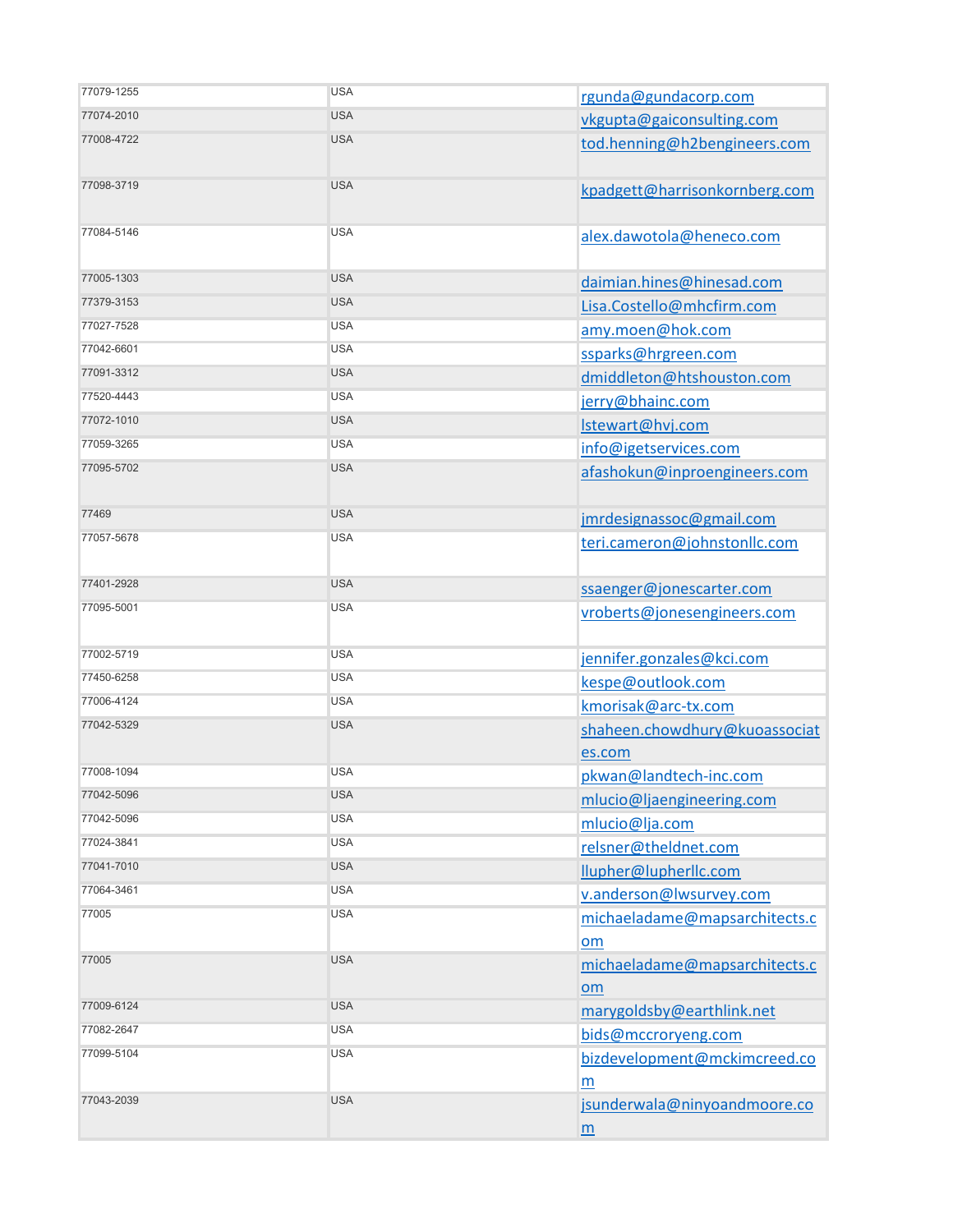| 77034-5608 | <b>USA</b> | dsaucedo@naccinc.com                     |
|------------|------------|------------------------------------------|
| 77079-1230 | <b>USA</b> | jay.chen@ofdeng.com                      |
| 77099-5306 | <b>USA</b> | tkilgore@paradigmconsultants.co<br>m     |
| 77046-1100 | <b>USA</b> | ryan.gregory@pbk.com                     |
| 77042-3791 | <b>USA</b> | RMorel@pgal.com                          |
| 77073-1733 | <b>USA</b> | asharp@priceconsulting.com               |
| 77095-5026 | <b>USA</b> | sjsimon@ramirez-simon.com                |
| 77040-6425 | <b>USA</b> | jake1@pdq.net                            |
| 77433-0191 | <b>USA</b> | Jillian.Maxwell@rekobglobal.com          |
| 77003-3329 | <b>USA</b> | lwestrick@rdlr.com                       |
| 77079-1130 | <b>USA</b> | carol.nevarez@rpsgroup.com               |
| 77042-6720 | <b>USA</b> | donald.glenn@rsandh.com                  |
| 77036-3364 | <b>USA</b> | sachin@rsbenv.com                        |
| 77079-4304 | <b>USA</b> | cdfullerton@sbinfra.com                  |
| 77062-8120 | <b>USA</b> | ardis.clinton@scientiaarchitects.c<br>om |
| 77027-5863 | <b>USA</b> | IBRENDAN@SEAMAX.ORG                      |
| 77042-3523 | <b>USA</b> | jbolander@shahsmith.com                  |
| 77024      | <b>USA</b> | marbella@shraderconsultants.co<br>m      |
| 77042-2079 | <b>USA</b> | NTFloyd@sgh.com                          |
| 77043-4005 | <b>USA</b> | mo.sadiq@soapeng.com                     |
| 77079-2119 | <b>USA</b> | fsosa@solarllc.com                       |
| 77040-6153 | <b>USA</b> | swolfe@southwestsmp.com                  |
| 77079-2921 | <b>USA</b> | rspong@spire-engineers.com               |
| 77036-3322 | <b>USA</b> | cclee@stoaintl.com                       |
| 77242-0084 | <b>USA</b> | dena.snyder@svtraffic.com                |
| 77391-2327 | <b>USA</b> | towens@terraflight.com                   |
| 77084-5050 | <b>USA</b> | scholmondeley@terrasond.com              |
| 77040-4391 | <b>USA</b> | rdfranks@tgeresources.com                |
| 77041      | <b>USA</b> | dnarejo@texgeo.com                       |
| 77099-3419 | <b>USA</b> | amgonzales@murillocompany.co<br>m        |
| 77074-1510 | <b>USA</b> | fmarquez@thr3edesign.com                 |
| 77063-6308 | <b>USA</b> | debbieanders@tlceng.com                  |
| 77031-3054 | <b>USA</b> | eshackelford@tweinc.com                  |
| 77002-1723 | <b>USA</b> | rachel@trafficengineers.com              |
| 77063-1160 | <b>USA</b> | KPERRY@UAVSURVEYLLC.COM                  |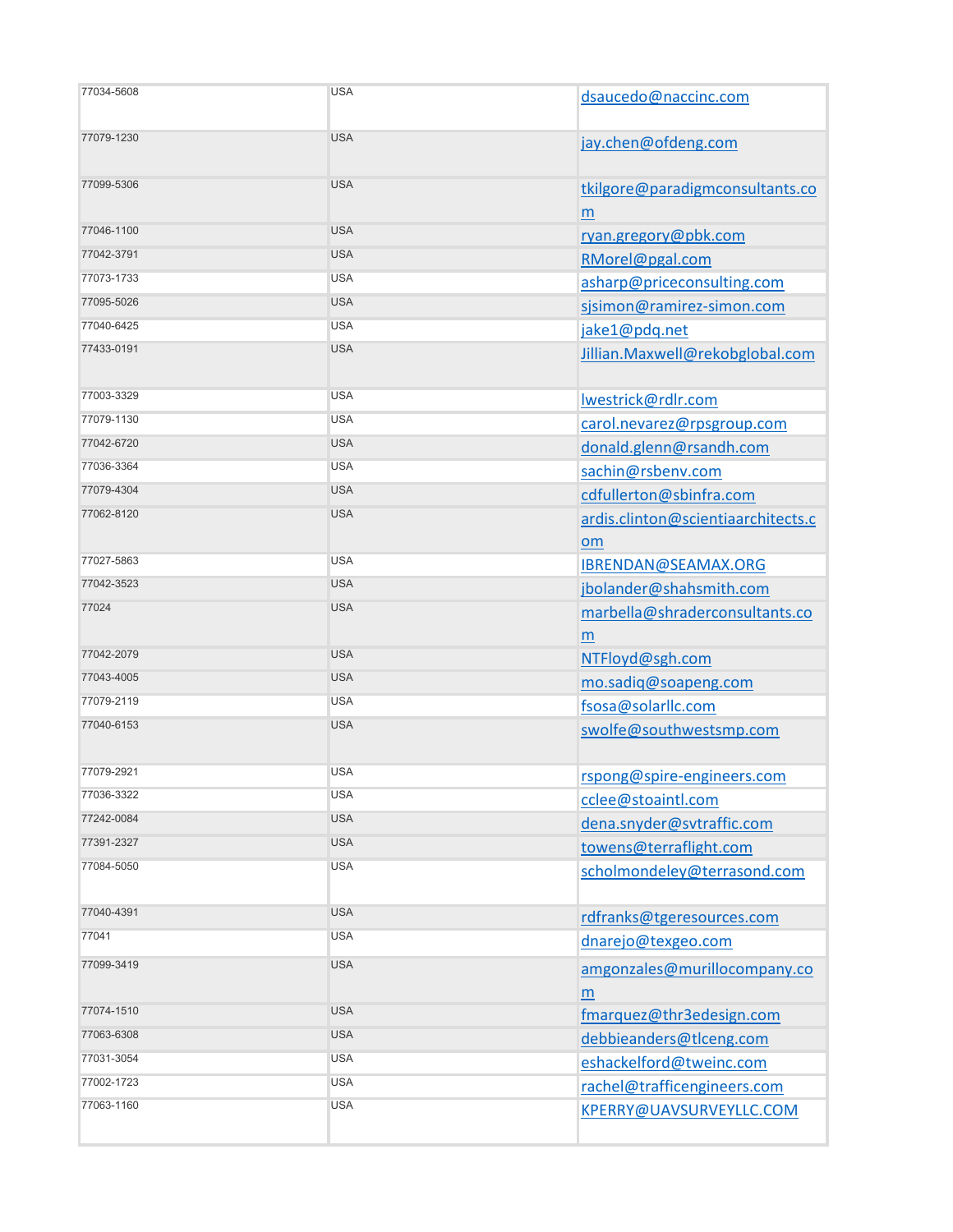| 77045-2349 | <b>USA</b> | mark.serres@uscubed.com      |
|------------|------------|------------------------------|
| 77024-5037 | <b>USA</b> | anna@vareaenergy.com         |
| 77006-5473 | <b>USA</b> | LWISE@BAIRD.COM              |
| 77010      | <b>USA</b> | kbielish@walterpmoore.com    |
|            |            |                              |
| 77206-0194 | <b>USA</b> | sales@watearth.com           |
| 77079-2437 | <b>USA</b> | NBeward@WBPConsult.com       |
| 77056      | <b>USA</b> | C.Raines@westonsolutions.com |
|            |            |                              |
| 77084-7345 | <b>USA</b> | taylor.janney@wsp.com        |
| 77046-0100 | <b>USA</b> | glwylie@wylieassociates.com  |
| 77002      | <b>USA</b> | ateeter@zieglercooper.com    |
|            |            |                              |
|            |            |                              |
|            |            |                              |
|            |            |                              |
|            |            |                              |
|            |            |                              |
|            |            |                              |
|            |            |                              |
|            |            |                              |
|            |            |                              |
|            |            |                              |
|            |            |                              |
|            |            |                              |
|            |            |                              |
|            |            |                              |
|            |            |                              |
|            |            |                              |
|            |            |                              |
|            |            |                              |
|            |            |                              |
|            |            |                              |
|            |            |                              |
|            |            |                              |
|            |            |                              |
|            |            |                              |
|            |            |                              |
|            |            |                              |
|            |            |                              |
|            |            |                              |
|            |            |                              |
|            |            |                              |
|            |            |                              |
|            |            |                              |
|            |            |                              |
|            |            |                              |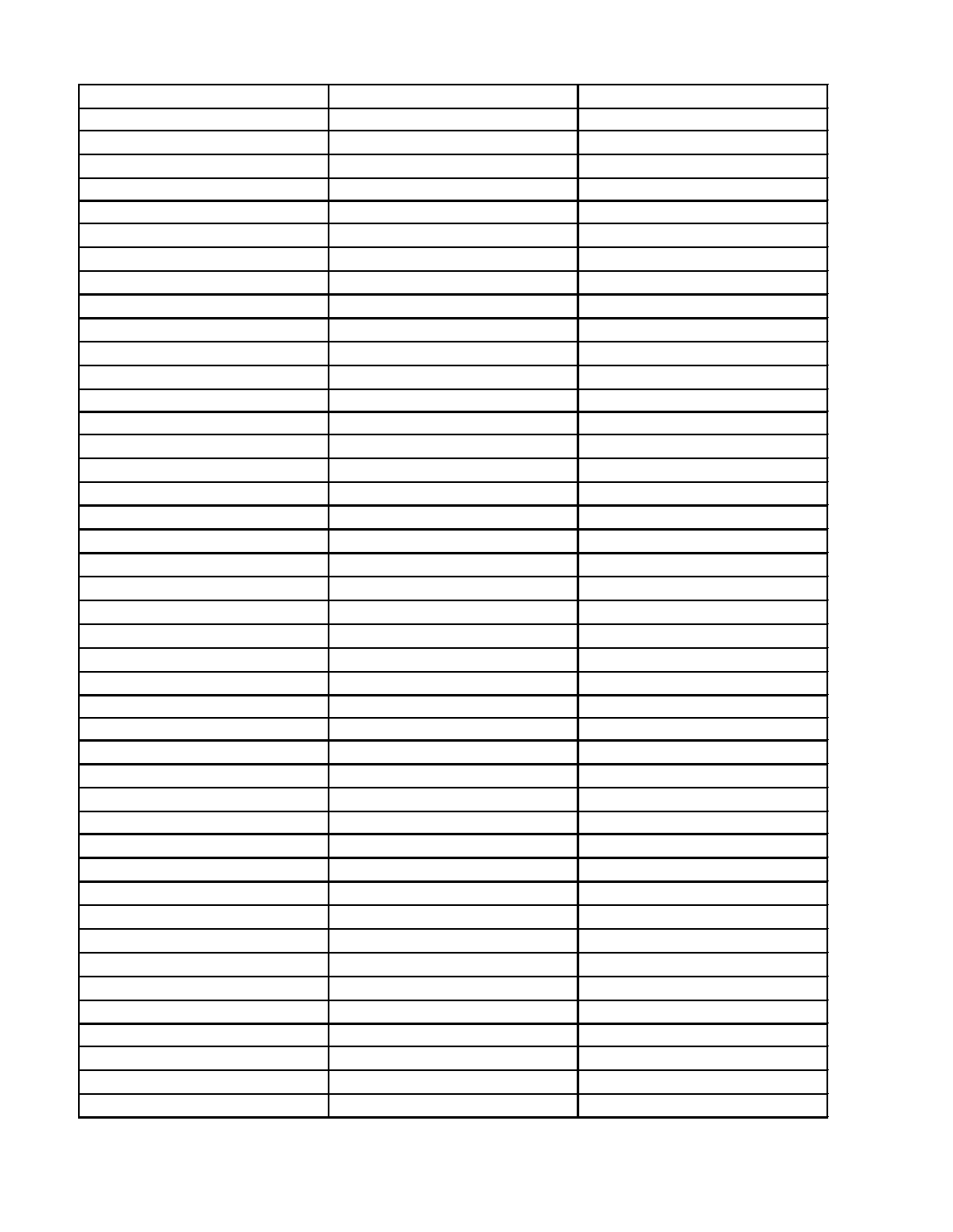| <b>HUB</b>         | <b>HUB</b>                |                          |
|--------------------|---------------------------|--------------------------|
| <b>Eligibility</b> | Gender                    | <b>Small Business</b>    |
| 713-922-1717       | $H_{\parallel}$           | M                        |
| 713-791-2312       | BL                        | M                        |
| 833-493-2272       |                           |                          |
| 713-622-8899       | H1                        | $\underline{\mathsf{M}}$ |
| 713-941-8600       | H1                        | M                        |
| 832-707-4659       |                           |                          |
| 281-797-0966       | $\underline{AS}$          | $\underline{\mathsf{M}}$ |
| 713-574-2371       | BL                        | $\underline{\mathsf{M}}$ |
| 713-934-8999       |                           |                          |
| 713-270-5700       | $\underline{AS}$          | $\underline{\mathsf{M}}$ |
| 281-222-4495       | $\underline{\mathsf{WO}}$ | E                        |
| 281-797-4387       |                           |                          |
| 832-236-7165       |                           |                          |
| 713-337-5830       |                           |                          |
| 713-364-5223       | $\underline{AS}$          | E                        |
| 832-761-0761       |                           |                          |
| 713-895-7645       | $\underline{AS}$          | M                        |
| 281-741-7900       | BL                        | $\underline{\mathsf{M}}$ |
| 713-562-7360       | <b>WO</b>                 | $E_{\parallel}$          |
| 713-869-0155       |                           |                          |
| 281-934-3403       |                           |                          |
| 713-869-3433       |                           |                          |
| 713-373-9749       | BL                        | E                        |
| 713-575-2400       | <b>WO</b>                 | $\underline{\mathsf{F}}$ |
| 713-785-3644       |                           |                          |
| 281-488-2003       | $H_{\parallel}$           | $\underline{\mathsf{F}}$ |
| 832-547-8110       |                           |                          |
| 281-941-4311       |                           |                          |
| 713-840-9995       |                           |                          |
| 281-487-5417       | <b>WO</b>                 | $\underline{\mathsf{F}}$ |
| 713-423-7000       |                           |                          |
| 281-304-0200       | H1                        | M                        |
| 713-871-1414       | <b>WO</b>                 | E                        |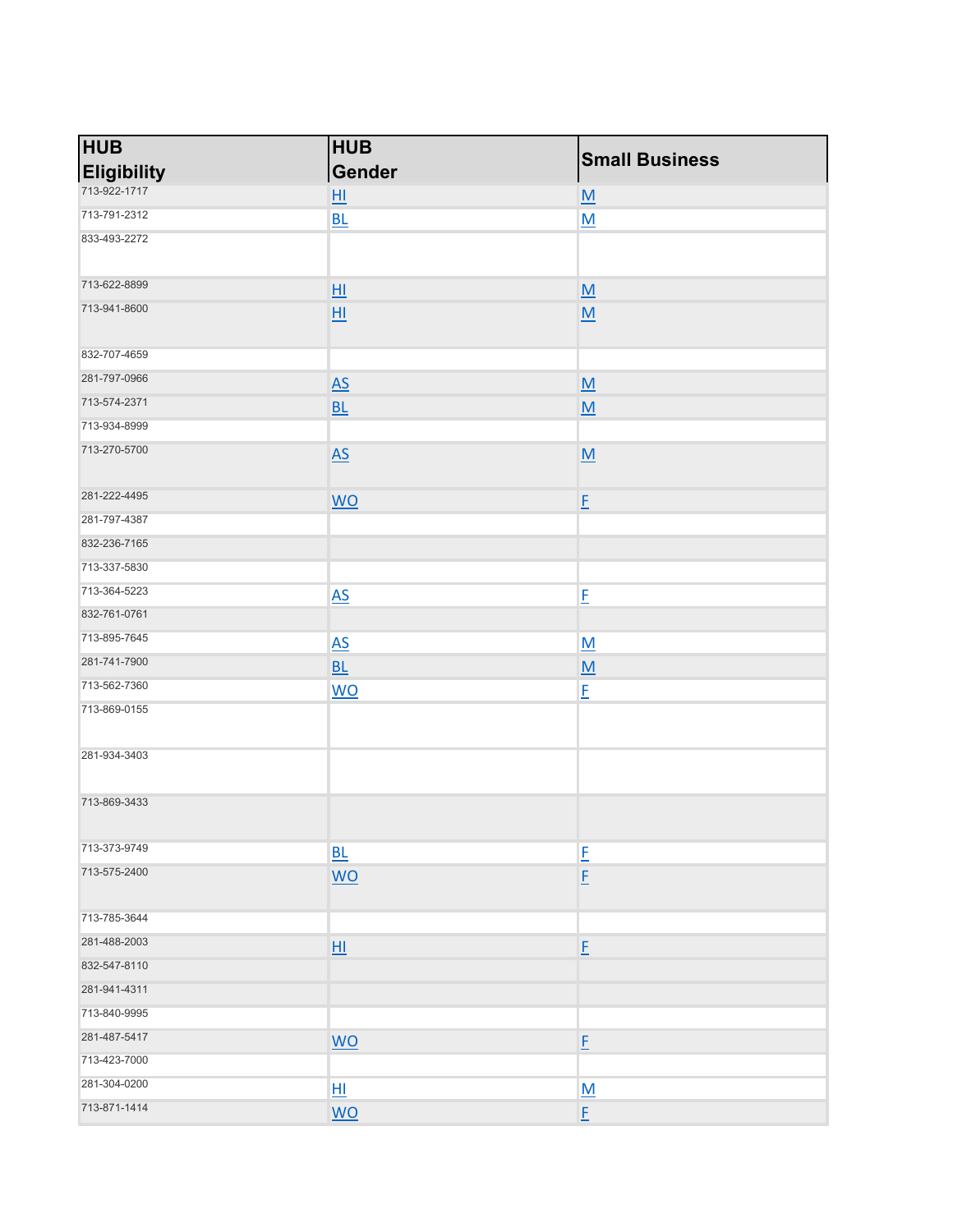| 713-462-3242 |                  |                          |
|--------------|------------------|--------------------------|
| 281-493-4140 |                  |                          |
| 346-493-2721 | BL               | M                        |
| 713-783-7788 |                  |                          |
| 281-896-0786 |                  |                          |
| 713-520-9570 |                  |                          |
| 713-650-1425 | BL               | M                        |
| 832-607-1232 |                  |                          |
| 713-858-1585 | BL               | M                        |
| 713-784-4500 |                  |                          |
| 832-541-1183 | BL               | $\underline{\mathsf{M}}$ |
| 281-850-5228 |                  |                          |
| 832-236-8123 | BL               | M                        |
| 832-674-4667 | $H_{\parallel}$  | E                        |
| 281-945-0069 | HI               | M                        |
| 214-886-6684 | $\underline{AS}$ | M                        |
| 703-981-6008 |                  |                          |
| 713-290-9444 |                  |                          |
| 832-303-0357 |                  |                          |
| 713-433-5000 | H1               | $\underline{\mathsf{M}}$ |
| 713-584-3643 |                  |                          |
| 832-404-2280 | H1               | M                        |
| 713-369-5406 |                  |                          |
| 281-651-5905 |                  |                          |
| 832-349-6883 |                  |                          |
| 832-318-8802 |                  |                          |
| 713-699-4000 | $\underline{AS}$ | M                        |
| 832-530-4518 | BL               | M                        |
| 281-870-1914 |                  |                          |
| 281-953-2200 | H1               | $\underline{\mathsf{M}}$ |
| 281-469-3347 |                  |                          |
| 832-794-6378 |                  |                          |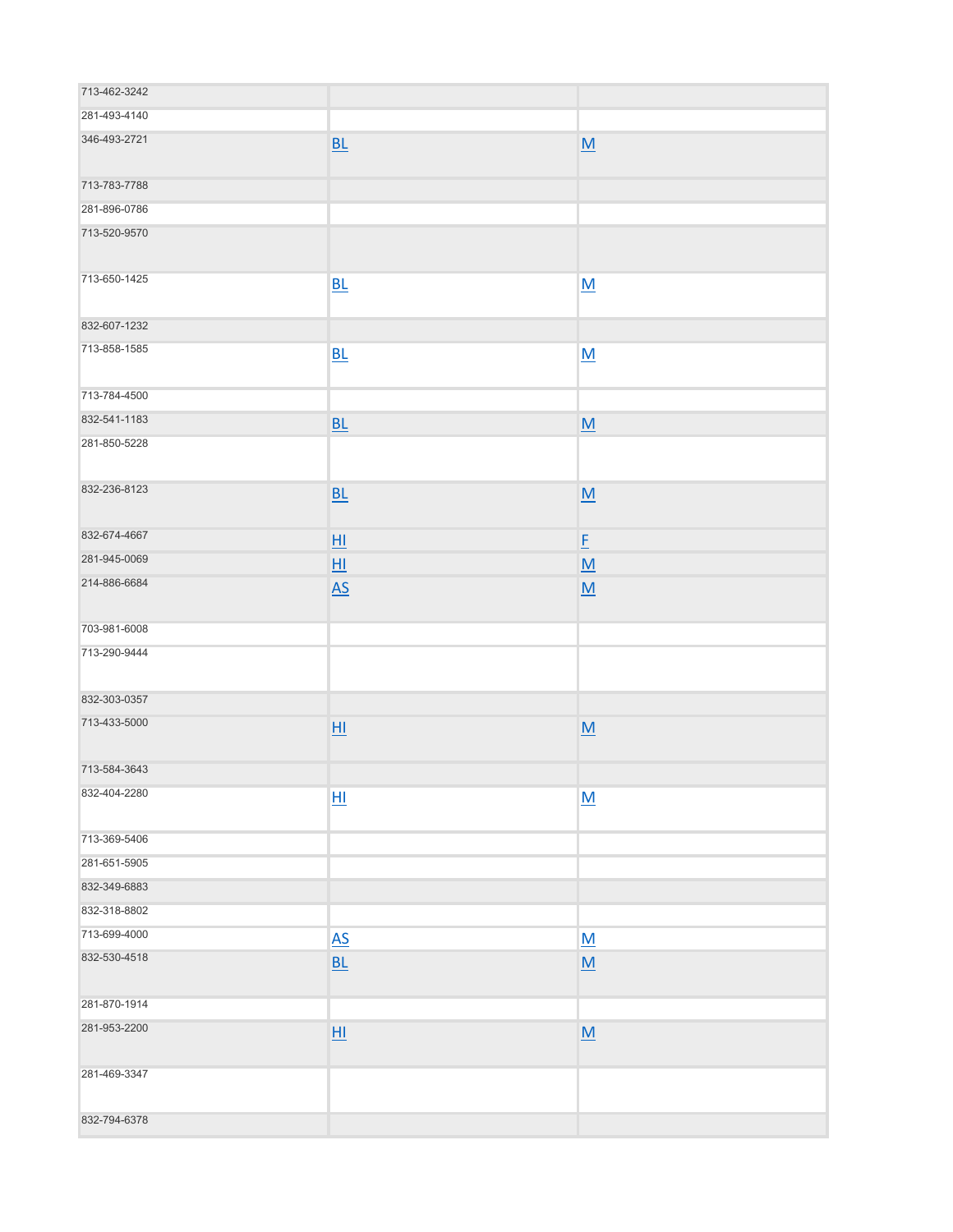| 713-541-3530 | $\underline{AS}$                   | $\underline{\mathsf{M}}$ |
|--------------|------------------------------------|--------------------------|
| 972-490-7661 | $\underline{AS}$                   | $\underline{\mathsf{M}}$ |
| 713-864-2900 | $\underline{\mathsf{D}\mathsf{V}}$ | $\underline{\mathsf{M}}$ |
| 713-229-0688 | BL                                 | $\underline{\mathsf{M}}$ |
| 281-717-4523 | BL                                 | M                        |
| 713-909-0983 |                                    |                          |
| 281-664-7026 | $\underline{\mathsf{WO}}$          | E                        |
| 713-407-7705 |                                    |                          |
| 713-965-9996 |                                    |                          |
| 713-692-8373 |                                    |                          |
| 281-422-8213 |                                    |                          |
| 281-933-7388 | BL                                 | $\underline{\mathsf{M}}$ |
| 832-858-3982 | $\underline{AS}$                   | M                        |
| 832-717-1460 |                                    |                          |
| 713-304-8266 | BL                                 | E                        |
| 713-244-8300 |                                    |                          |
| 713-777-5337 |                                    |                          |
| 713-222-7766 | $\underline{Al}$                   | M                        |
| 832-975-1555 |                                    |                          |
| 512-751-8094 | D <sub>V</sub>                     | $\underline{\mathsf{M}}$ |
| 281-850-5755 | <b>WO</b>                          | $E_{\parallel}$          |
| 713-975-8769 | $\underline{AS}$                   | $\underline{\mathsf{M}}$ |
| 713-861-7068 | $\underline{\mathsf{AS}}$          | $\underline{\mathsf{M}}$ |
| 713-953-5136 |                                    |                          |
| 713-953-5136 |                                    |                          |
| 713-850-1500 | $\underline{AS}$                   | $\underline{\mathsf{M}}$ |
| 281-501-8718 |                                    |                          |
| 512-221-3798 |                                    |                          |
| 832-509-9316 | 団                                  | $\underline{\mathsf{M}}$ |
| 832-509-9316 | H1                                 | $\underline{\mathsf{M}}$ |
| 713-802-2799 | $\underline{\mathsf{WO}}$          | $E_{\parallel}$          |
| 713-484-5000 | $\underline{\mathsf{BL}}$          | $\underline{\mathsf{M}}$ |
| 713-659-0021 |                                    |                          |
| 713-973-8400 |                                    |                          |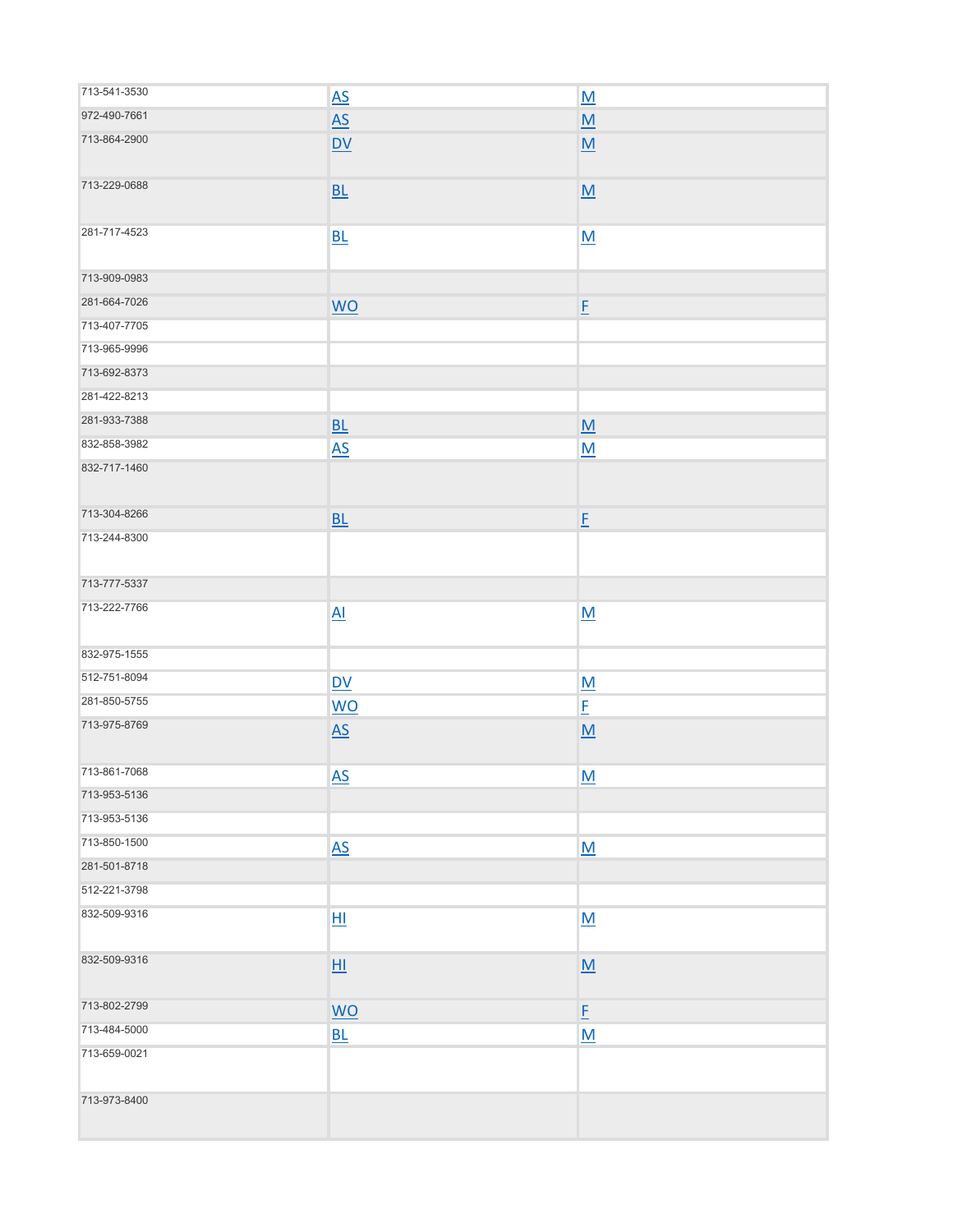| 281-481-3073 |                           |                          |
|--------------|---------------------------|--------------------------|
| 281-556-4913 | $\underline{AS}$          | M                        |
| 713-360-1630 |                           |                          |
| 800-938-7272 |                           |                          |
| 713-622-1444 |                           |                          |
| 281-209-1724 |                           |                          |
| 832-261-1420 | H1                        | M                        |
| 713-895-8080 | $\overline{AS}$           | M                        |
| 832-382-0895 | <b>BL</b>                 | M                        |
| 713-868-3121 |                           |                          |
| 281-589-7257 |                           |                          |
| 713-914-4417 |                           |                          |
| 832-291-3473 |                           |                          |
| 713-845-7998 |                           |                          |
| 281-872-6579 | <b>WO</b>                 | E                        |
| 713-584-3643 |                           |                          |
| 713-780-7563 | $\underline{AS}$          | $\underline{\mathsf{M}}$ |
| 713-401-6224 |                           |                          |
| 713-265-6430 |                           |                          |
| 832-742-9882 | $\underline{AS}$          | $\underline{\mathsf{M}}$ |
| 832-781-4697 | H1                        | $\underline{\mathsf{M}}$ |
| 505-508-0786 |                           |                          |
| 832-770-4222 |                           |                          |
| 713-995-8784 | $\underline{AS}$          | $\underline{\mathsf{M}}$ |
| 713-977-0745 | $\underline{\mathsf{WO}}$ | $E_{\parallel}$          |
| 281-370-1236 | <b>WO</b>                 | $E_{\parallel}$          |
| 361-884-1780 |                           |                          |
| 713-744-5805 | <b>WO</b>                 | $E_{\parallel}$          |
| 832-649-3882 | $\underline{AS}$          | M                        |
| 281-933-9702 | H1                        | M                        |
| 832-498-5489 | H1                        | M                        |
| 713-868-6900 | BL                        | $\underline{\mathsf{M}}$ |
| 713-722-7064 | $\underline{AS}$          | M                        |
| 713-270-8145 |                           |                          |
| 281-731-3394 | BL                        | $\underline{\mathsf{M}}$ |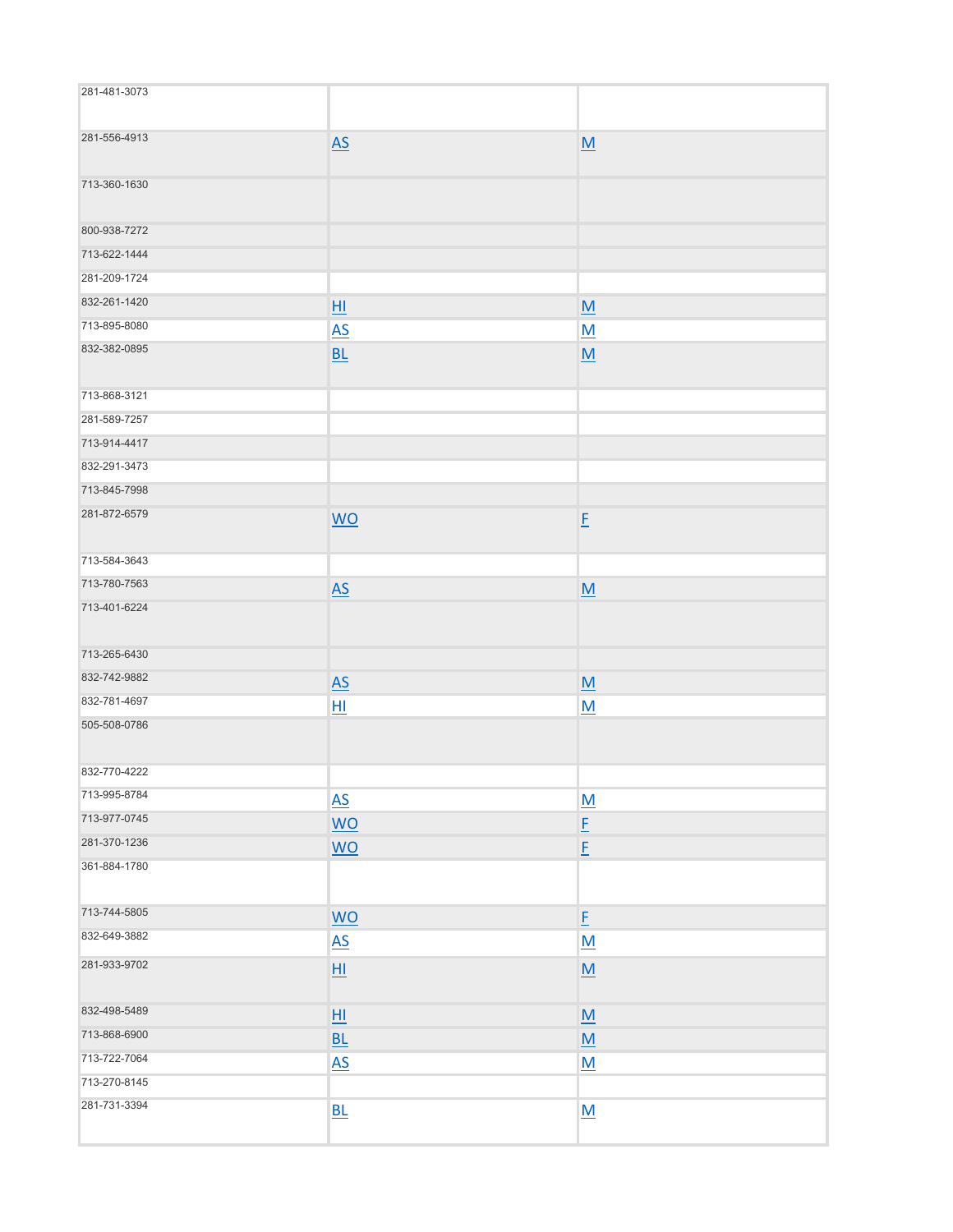| 714-564-3494 |                           |                 |
|--------------|---------------------------|-----------------|
| 281-704-2316 |                           |                 |
| 713-419-4329 |                           |                 |
| 713-630-7300 |                           |                 |
|              |                           |                 |
| 832-444-0663 | $\underline{\mathsf{WO}}$ |                 |
| 830-310-4883 |                           | $E_{\parallel}$ |
| 713-985-6609 | $\underline{\mathsf{WO}}$ | $E_{\parallel}$ |
|              |                           |                 |
| 737-703-3834 |                           |                 |
| 713-781-2526 |                           |                 |
| 713-374-0009 |                           |                 |
|              |                           |                 |
|              |                           |                 |
|              |                           |                 |
|              |                           |                 |
|              |                           |                 |
|              |                           |                 |
|              |                           |                 |
|              |                           |                 |
|              |                           |                 |
|              |                           |                 |
|              |                           |                 |
|              |                           |                 |
|              |                           |                 |
|              |                           |                 |
|              |                           |                 |
|              |                           |                 |
|              |                           |                 |
|              |                           |                 |
|              |                           |                 |
|              |                           |                 |
|              |                           |                 |
|              |                           |                 |
|              |                           |                 |
|              |                           |                 |
|              |                           |                 |
|              |                           |                 |
|              |                           |                 |
|              |                           |                 |
|              |                           |                 |
|              |                           |                 |
|              |                           |                 |
|              |                           |                 |
|              |                           |                 |
|              |                           |                 |
|              |                           |                 |
|              |                           |                 |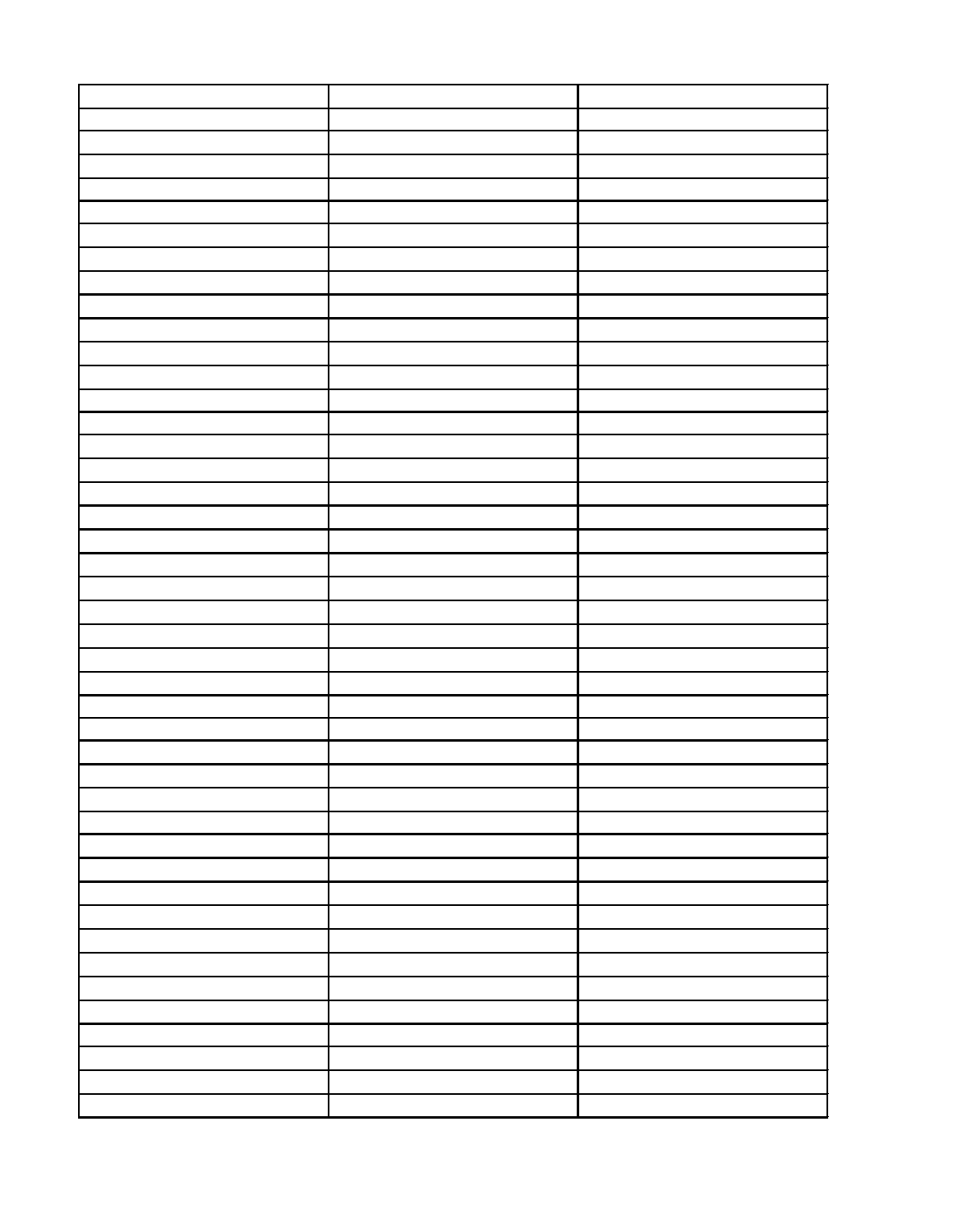| <b>CMBL</b>               | <b>HUB</b>    |
|---------------------------|---------------|
| <b>Status</b>             | <b>Status</b> |
| <b>Yes</b>                | <b>Active</b> |
| Yes                       | <b>Active</b> |
| <b>Yes</b>                | <b>Active</b> |
| Yes                       | <b>Active</b> |
| Yes                       | <b>Active</b> |
| <b>Yes</b>                | <b>Active</b> |
| <b>Yes</b>                | <b>Active</b> |
| Yes                       | <b>Active</b> |
| Yes                       | <b>Active</b> |
| Yes                       | <b>Active</b> |
| Yes                       | <b>Active</b> |
| <b>Yes</b>                | <b>Active</b> |
| Yes                       | <b>Active</b> |
| <b>Yes</b>                | <b>Active</b> |
| <b>Yes</b>                | <b>Active</b> |
| Yes                       | <b>Active</b> |
| <b>Yes</b>                | <b>Active</b> |
| Yes                       | <b>Active</b> |
| <b>Yes</b>                | <b>Active</b> |
| $\underline{\mathsf{No}}$ | <b>Active</b> |
| Yes                       | <b>Active</b> |
| No                        | <b>Active</b> |
| <b>Yes</b>                | <b>Active</b> |
| Yes                       | <b>Active</b> |
| $No$                      | <b>Active</b> |
| Yes                       | <b>Active</b> |
| Yes                       | <b>Active</b> |
| Yes                       | <b>Active</b> |
| N <sub>O</sub>            | <b>Active</b> |
| Yes                       | <b>Active</b> |
| N <sub>O</sub>            | <b>Active</b> |
| Yes                       | <b>Active</b> |
| Yes                       | <b>Active</b> |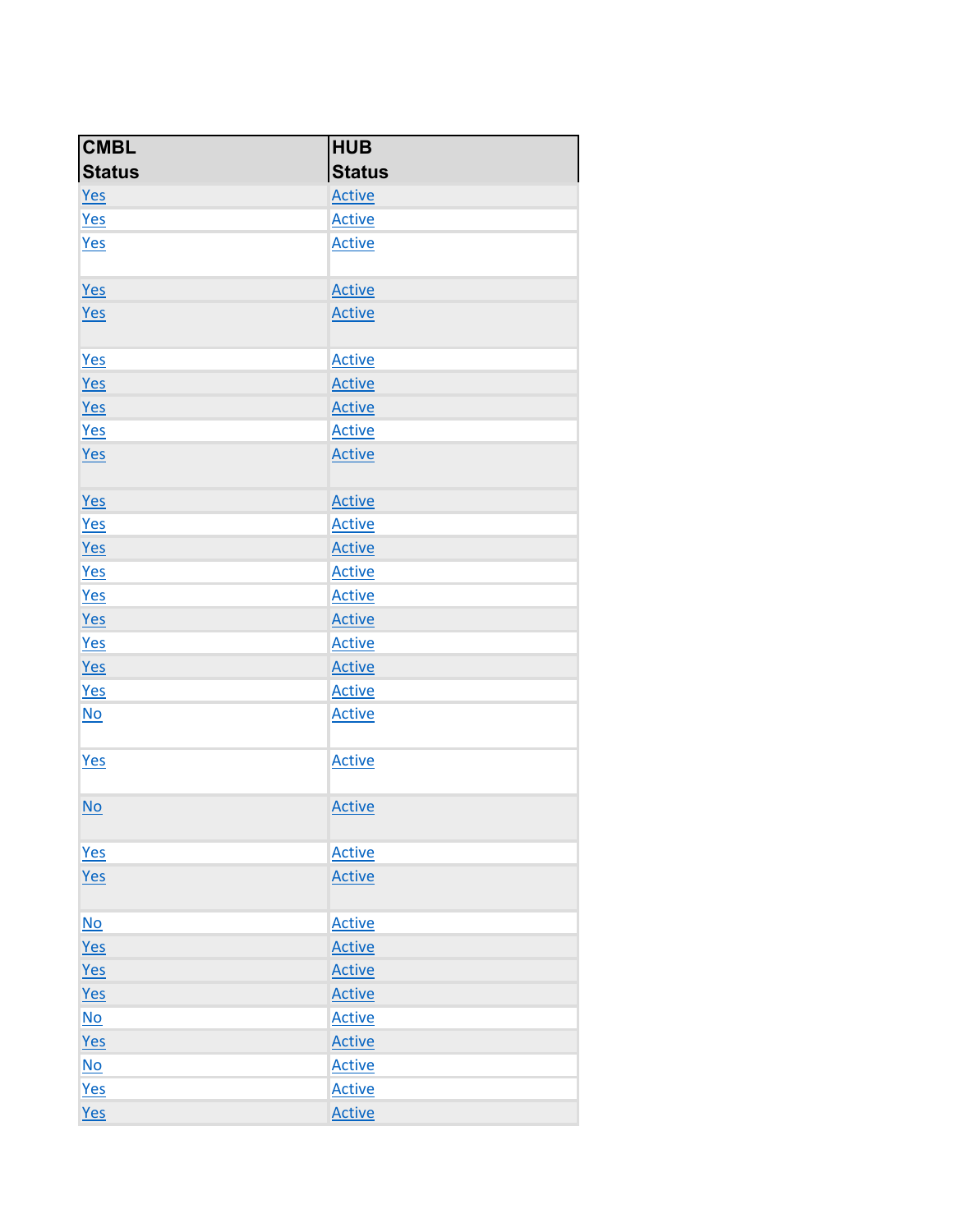| N <sub>O</sub>            | <b>Active</b> |
|---------------------------|---------------|
| $\underline{\mathsf{No}}$ | <b>Active</b> |
| Yes                       | <b>Active</b> |
| N <sub>O</sub>            | <b>Active</b> |
| <b>Yes</b>                | <b>Active</b> |
| $\underline{\mathsf{No}}$ | <b>Active</b> |
| Yes                       | <b>Active</b> |
| Yes                       | <b>Active</b> |
| <b>Yes</b>                | <b>Active</b> |
| $\underline{\mathsf{No}}$ | <b>Active</b> |
| Yes                       | <b>Active</b> |
| <b>Yes</b>                | <b>Active</b> |
| <b>Yes</b>                | <b>Active</b> |
| Yes                       | <b>Active</b> |
| $\underline{\mathsf{No}}$ | <b>Active</b> |
| <b>Yes</b>                | <b>Active</b> |
| <b>Yes</b>                | <b>Active</b> |
| <b>Yes</b>                | <b>Active</b> |
| Yes                       | <b>Active</b> |
| Yes                       | <b>Active</b> |
| Yes                       | <b>Active</b> |
| <b>Yes</b>                | <b>Active</b> |
| N <sub>O</sub>            | <b>Active</b> |
| <b>Yes</b>                | <b>Active</b> |
| $\underline{\mathsf{No}}$ | <b>Active</b> |
| Yes                       | <b>Active</b> |
| Yes                       | <b>Active</b> |
| Yes                       | <b>Active</b> |
| N <sub>O</sub>            | <b>Active</b> |
| Yes                       | <b>Active</b> |
| No                        | <b>Active</b> |
| Yes                       | <b>Active</b> |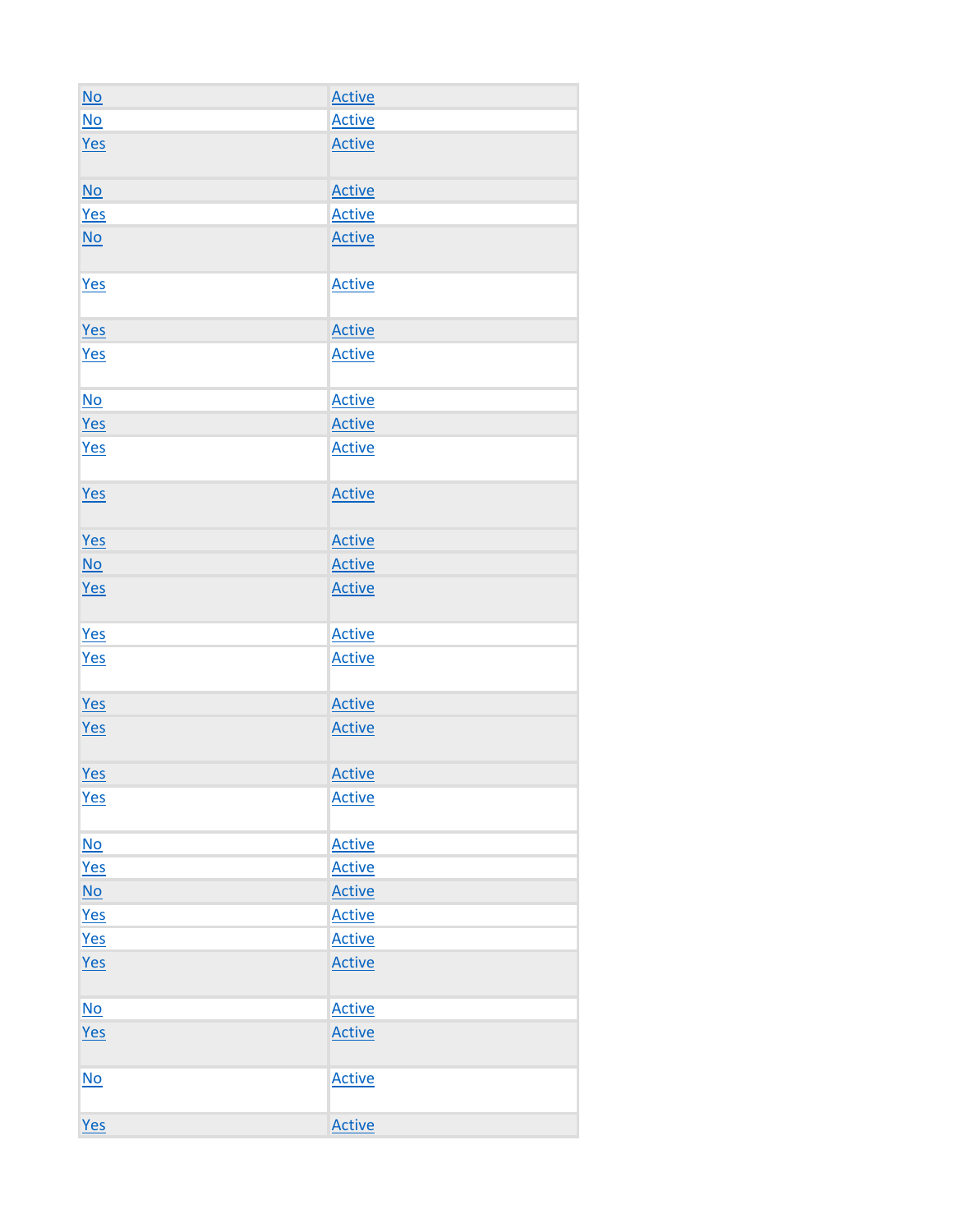| Yes                       | <b>Active</b> |
|---------------------------|---------------|
| $\underline{\mathsf{No}}$ | <b>Active</b> |
| Yes                       | <b>Active</b> |
| <b>Yes</b>                | <b>Active</b> |
| <b>Yes</b>                | <b>Active</b> |
| Yes                       | <b>Active</b> |
| <b>Yes</b>                | <b>Active</b> |
| N <sub>O</sub>            | <b>Active</b> |
| $\underline{\mathsf{No}}$ | <b>Active</b> |
| Yes                       | <b>Active</b> |
| Yes                       | <b>Active</b> |
| Yes                       | <b>Active</b> |
| <b>Yes</b>                | <b>Active</b> |
| <b>Yes</b>                | <b>Active</b> |
| <b>Yes</b>                | <b>Active</b> |
| N <sub>O</sub>            | <b>Active</b> |
| N <sub>O</sub>            | <b>Active</b> |
| Yes                       | <b>Active</b> |
| N <sub>O</sub>            | <b>Active</b> |
| Yes                       | <b>Active</b> |
| Yes                       | <b>Active</b> |
| Yes                       | <b>Active</b> |
| <b>Yes</b>                | <b>Active</b> |
| $\underline{\mathsf{No}}$ | <b>Active</b> |
| <u>No</u>                 | <b>Active</b> |
| <u>Yes</u>                | <b>Active</b> |
| Yes                       | <b>Active</b> |
| $\underline{\mathsf{No}}$ | <b>Active</b> |
| <b>Yes</b>                | <b>Active</b> |
| <b>Yes</b>                | <b>Active</b> |
| <b>Yes</b>                | <b>Active</b> |
| <b>Yes</b>                | <b>Active</b> |
| N <sub>O</sub>            | <b>Active</b> |
| N <sub>O</sub>            | <b>Active</b> |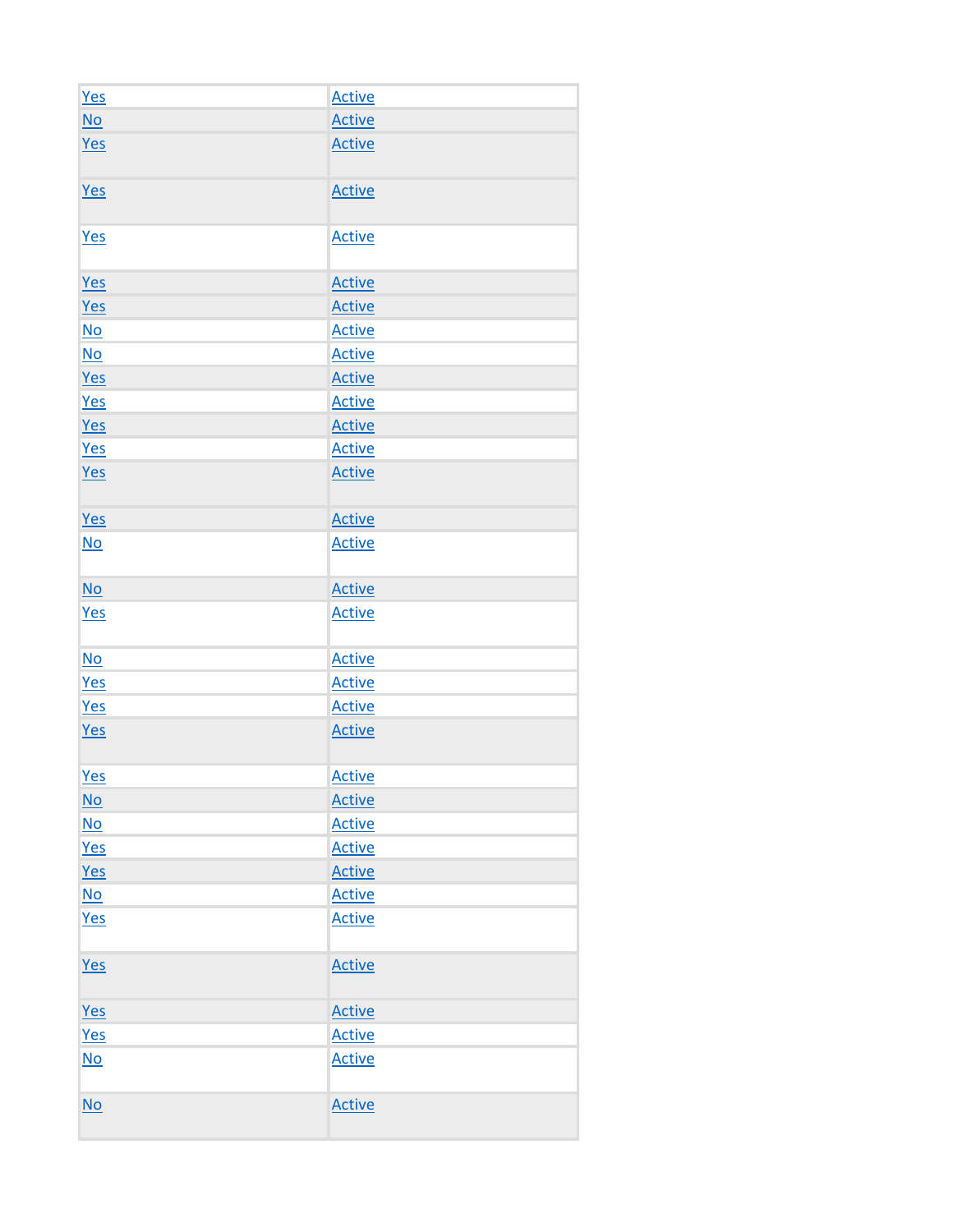| Yes                       | <b>Active</b> |
|---------------------------|---------------|
| <b>Yes</b>                | <b>Active</b> |
| N <sub>O</sub>            | <b>Active</b> |
| N <sub>O</sub>            | <b>Active</b> |
| $\underline{\mathsf{No}}$ | <b>Active</b> |
| <b>Yes</b>                | <b>Active</b> |
| Yes                       | <b>Active</b> |
| Yes                       | <b>Active</b> |
| <b>Yes</b>                | <b>Active</b> |
| <b>Yes</b>                | <b>Active</b> |
| $\underline{\mathsf{No}}$ | <b>Active</b> |
| $\underline{\mathsf{No}}$ | <b>Active</b> |
| Yes                       | <b>Active</b> |
| $\underline{\mathsf{No}}$ | <b>Active</b> |
| Yes                       | <b>Active</b> |
| <b>Yes</b>                | <b>Active</b> |
| Yes                       | <b>Active</b> |
| Yes                       | <b>Active</b> |
| N <sub>O</sub>            | <b>Active</b> |
| Yes                       | <b>Active</b> |
| <b>Yes</b>                | <b>Active</b> |
| N <sub>O</sub>            | <b>Active</b> |
| Yes                       | <b>Active</b> |
| <b>Yes</b>                | <b>Active</b> |
| Yes                       | <b>Active</b> |
| Yes                       | <b>Active</b> |
| Yes                       | <b>Active</b> |
| Yes                       | <b>Active</b> |
| <b>Yes</b>                | <b>Active</b> |
| Yes                       | <b>Active</b> |
| Yes                       | <b>Active</b> |
| Yes                       | <b>Active</b> |
| $\underline{\mathsf{No}}$ | <b>Active</b> |
| Yes                       | <b>Active</b> |
| <b>Yes</b>                | <b>Active</b> |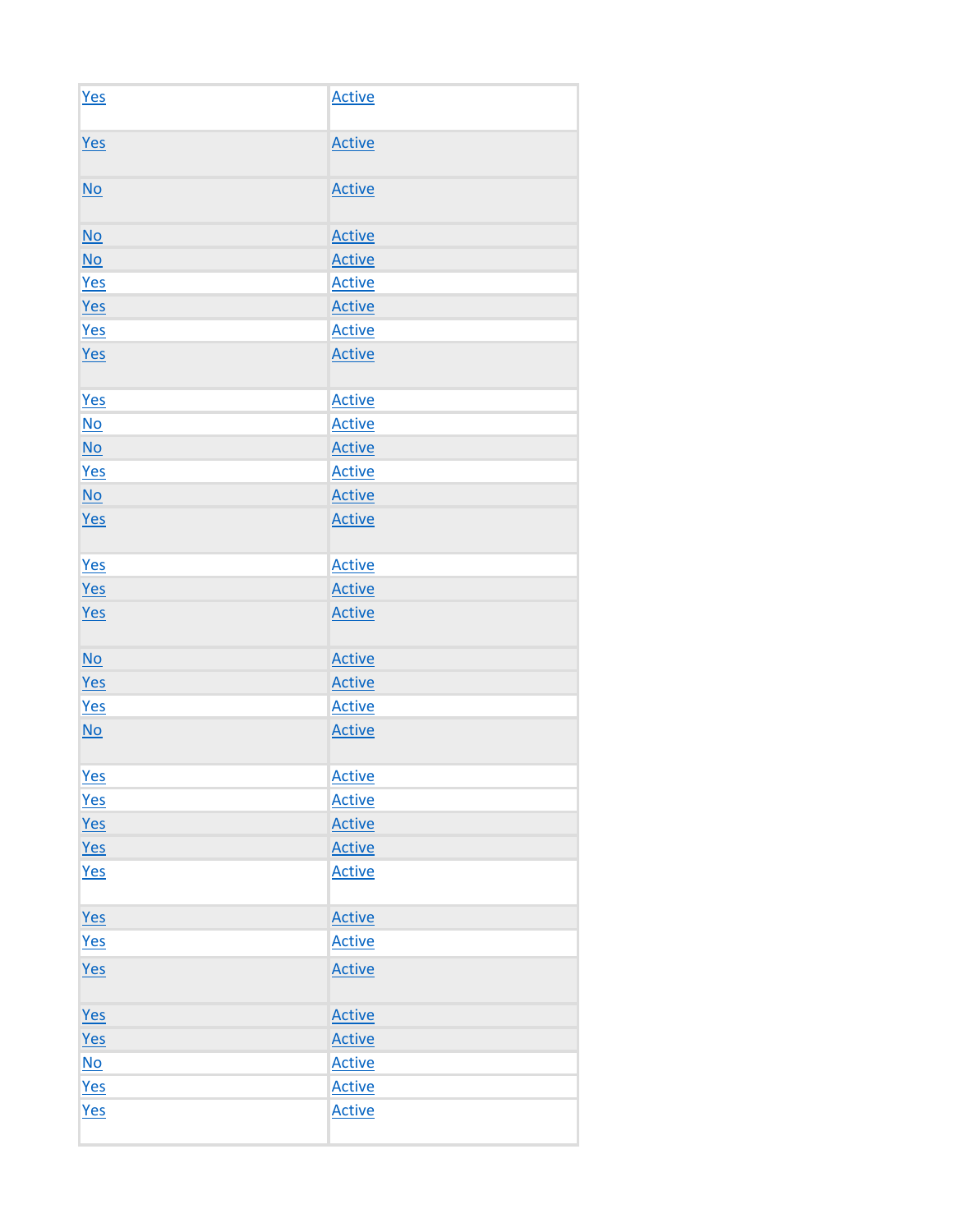| Yes                       | Active        |
|---------------------------|---------------|
| Yes                       | <b>Active</b> |
| Yes                       | <b>Active</b> |
| $\underline{\mathsf{No}}$ | <b>Active</b> |
| Yes                       | <b>Active</b> |
| Yes                       | <b>Active</b> |
| $\underline{\mathsf{No}}$ | <b>Active</b> |
| $\underline{\mathsf{No}}$ | <b>Active</b> |
| Yes                       | <b>Active</b> |
| $No$                      | <b>Active</b> |
|                           |               |
|                           |               |
|                           |               |
|                           |               |
|                           |               |
|                           |               |
|                           |               |
|                           |               |
|                           |               |
|                           |               |
|                           |               |
|                           |               |
|                           |               |
|                           |               |
|                           |               |
|                           |               |
|                           |               |
|                           |               |
|                           |               |
|                           |               |
|                           |               |
|                           |               |
|                           |               |
|                           |               |
|                           |               |
|                           |               |
|                           |               |
|                           |               |
|                           |               |
|                           |               |
|                           |               |
|                           |               |
|                           |               |
|                           |               |